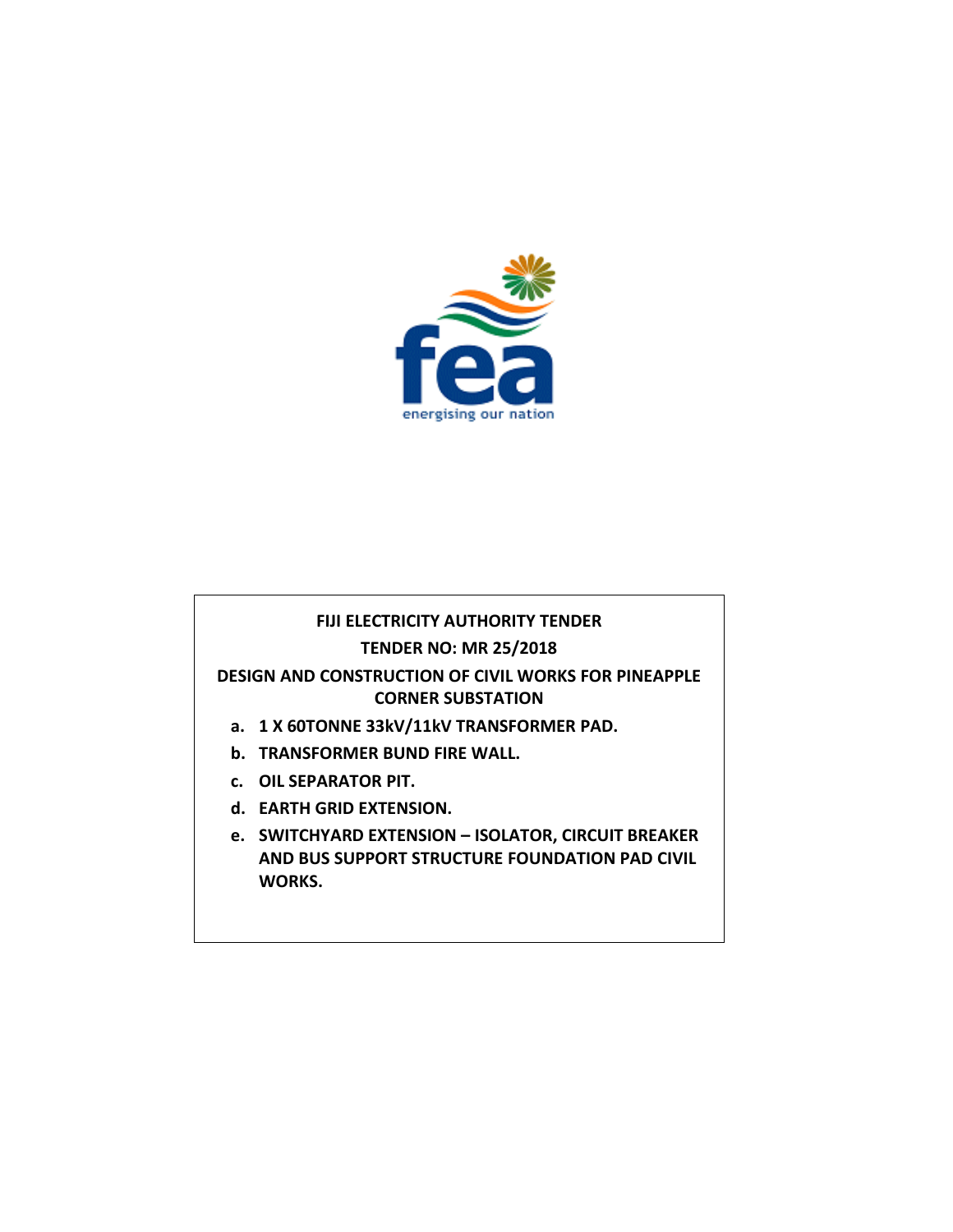## **TENDER NO: MR 25/2018**

### **DESIGN AND CONSTRUCTION OF CIVIL WORKS FOR PINEAPPLE CORNER SUBSTATION 1 X 60TONNE 33kV/11kV TRANSFORMER PAD, FIRE WALL AND OIL SEPARATOR PIT WORKS, EARTH GRID EXTENSION AND SWITCHYARD EXTENSION CIVIL WORKS.**

The Fiji Electricity Authority invites reputable contractors to tender for the Design and Construct Civil Upgrade works to be carried out for the installation of a new power transformer at Pineapple Corner 33kV/11kV zone substation. The tender shall be on the basis of a lump sum contract based on firm prices.

FEA is seeking those contractors who shall be able to ensure all civil and earth grid works shall be complete by the **30th AUGUST, 2018**. Construction and installation of the bund walls, Firewall, Oil Separator Pit and other miscellaneous work as specified by the employer's representative shall take place following installation and commissioning of the two new transformers. Bidders to ensure all mandatory documents are submitted as part of the bids.

It is Mandatory for bidders to submit two (2) hard copies of bids in sealed envelopes to the following location:

The Secretary – Tender Committee, Fiji Electricity Authority Head Office, 2 Marlow Street, Suva

The Tenders Should be marked with the Following Details:

#### "**TENDER NO: MR 25/2018 – "DESIGN AND CONSTRUCTION OF CIVIL WORKS FOR PINEAPPLE CORNER SUBSTATION**

#### COMPANY NAME AND ADDRESS

Further Information about this tender can be obtained from:

Tuvitu Delairewa General Manager Commercial 2 Marlow Street, Suva, Fiji. Email[: TDelairewa@fea.com.fj](mailto:TDelairewa@fea.com.fj) Phone: 679 3224 185

A Mandatory Site visit will be held at Pineapple Corner Substation on Wednesday, 24<sup>th</sup> January, 2018 commencing at 10.00am

The deadline for submission of Tenders shall be 1600hrs on Wednesday 14th February, 2018**, Fiji Standard Time**.

Tenders received after the closing date and time as stipulated above will not be considered.

It is the responsibility of the bidder to pay the courier charges and all other costs associated with the delivery of the hard copy of the tender bid.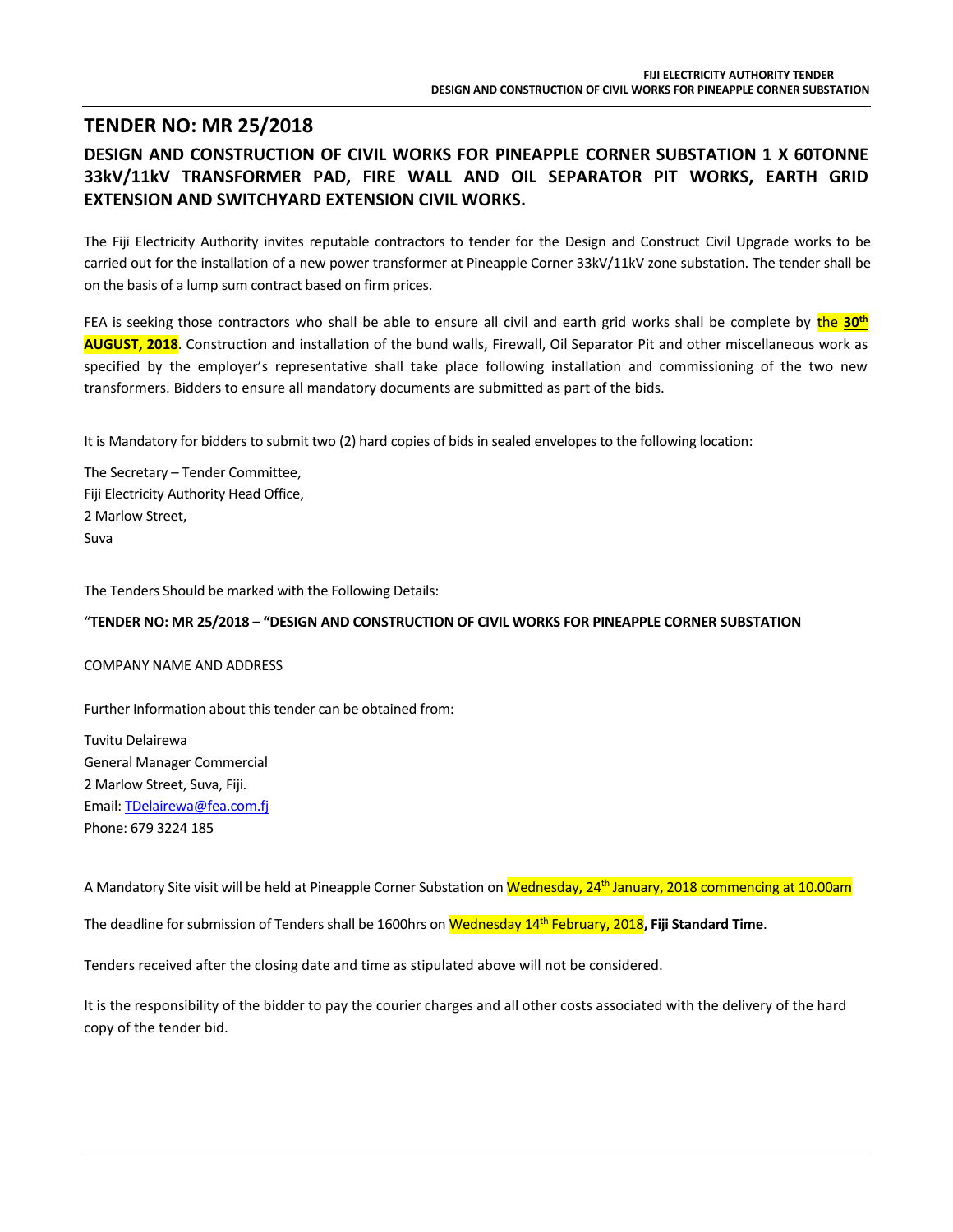# **SECTION 1**

### **1. SCOPE OF WORKS**

This section covers the civil scope of work required to be carried for preparation of the transformer bay prior to and following the installation of a new 15MVA 33/11kV Transformers at the Fiji Electricity Authority's Pineapple Corner Substation. The proposed area for the pad works currently lies as a crush metal covered ground beside Transformer T2 as specified by the employers representative during the mandatory site visit.

The civil work scopes of this tender shall be to construct 1 x 60tonne transformer pad on the in this allocated space. Design details of the ONE (1) new transformer are as listed in the table below:

| <b>TRANSFORMER ELECTRICAL SPECIFICATIONS</b> |               |  |
|----------------------------------------------|---------------|--|
| RATING                                       | 15 MVA        |  |
| <b>TOTAL TRANSFORMER MASS</b>                | 40,407 kg     |  |
| OIL VOLUME                                   | 11,848 liters |  |

#### 1.1 **GENERAL DESCRIPTION**

#### 1.1.1 **PINEAPPLE CORNER SUBSTATION TRANSFORMER PAD WORKS**

The transformer pad works shall consist of the following main items:

- a) Construction of 1 x transformer pad suited for 60 Tonne of Load.
- b) Construction of transformer bund bases and wall 800mm high x 200mm thick wall
- c) Construction of fire walls 6,000mm high and 200mm thick.
- d) Installation of oil/water drainage system and oil separator pits as per NFA, USA standards
- e) Installation of high voltage cable conduits for 11kV and 33kV cables, each circuit shall be 150mm X 14 conduits from Pad to the cable trench, contractor to provide cable ladders across the entire cable trench route.
- f) Transformer yard grounding system 200mm<sup>2</sup> flat copper bars
- g) Mesh Earth GRID 120mm<sup>2</sup> copper cables laid every 1.5m below the transformer pad and connected via CAD weld to the main grid. The rebar also to be connected to the from the Pad to the mesh grid below the transformer – 4 locations
- h) Laying of Crush metal 40mm x 200mm thick and weed control geo fabric mats that have been contaminated or removed during construction works and also new for the switchyard extension works.
- i) Water drain management and piping to the nearest Lautoka City council drain.

#### 1.1.2 **SWITCHYARD EXTENSION – CONSTRUCTION OF PADS FOR CIRCUIT BREAKERS, DISCONNECTORS, BUS SUPPORT STRUCTURES, CABLE SUPPORT STRUCTURE, VT STRUCTURE.**

- a) Construction of 2 x pad for 33kV circuit breaker.
- b) Construction of 2 x pads for busbar support structures.
- c) Construction of 4 x pads for dis-connector/Earth switches.
- d) Construction of 1 x pad for 1 x cable support structure.
- e) Construction of 1 x pad for VT/surge arrestor structure.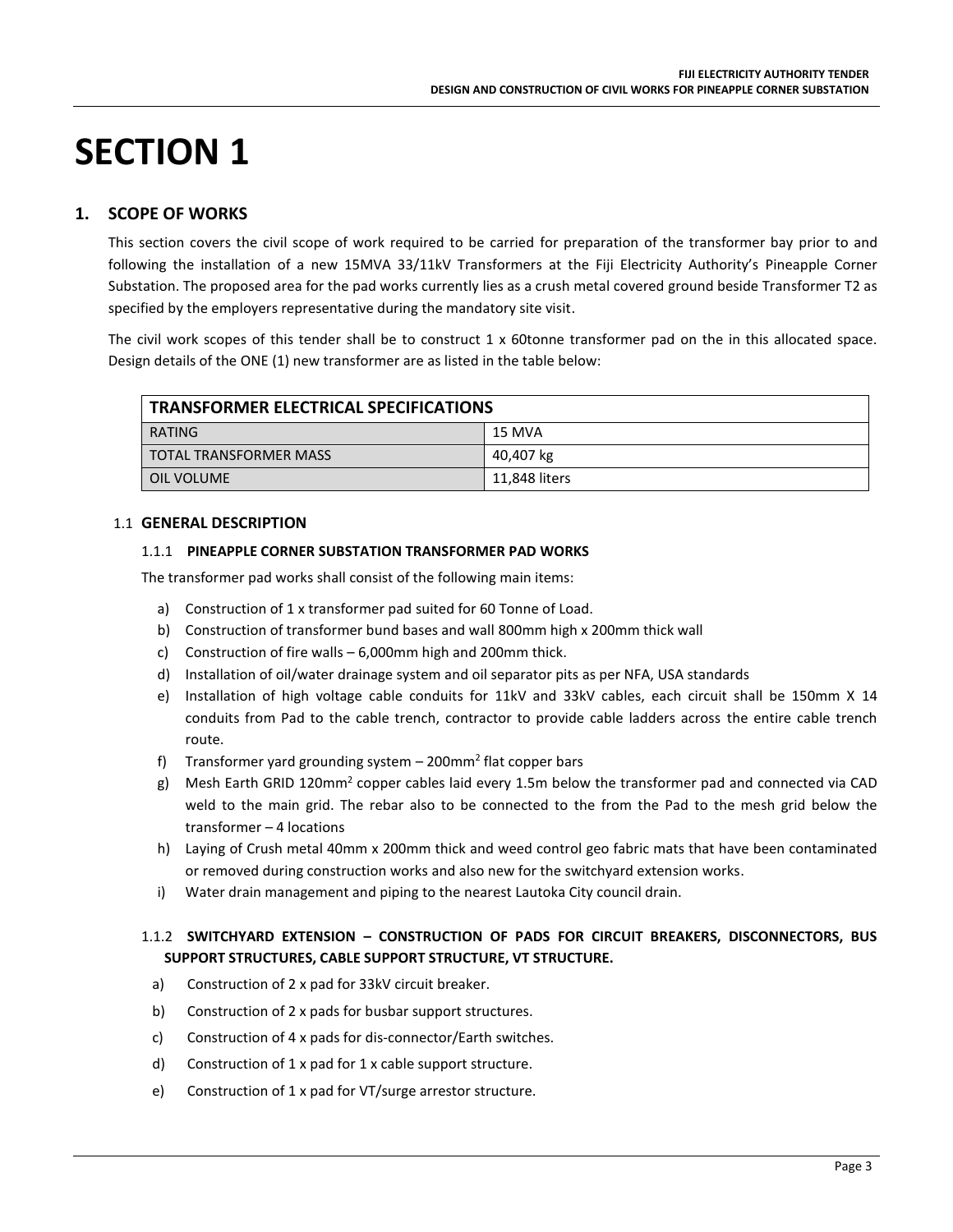#### 1.1.3 **ELECTRICITY, WATER, GAS AND OTHER SERVICES**

The Contractor shall at his expense, provide all electricity, water, gas and other services necessary to execute and complete the Works on site. Prevailing tariff and service connection procedure shall be applicable.

#### 1.1.4 **STANDARDS**

All civil works shall be carried out in conformity with Fiji Building Code or the British Standard Institution. All electrical works shall be carried out in conformity to the IEC Standards in general. British or Australian standards may be applied where necessary. Any national or international standard may be used if such standards are not less exacting than corresponding standards IEC, BSI or Fiji Building Code. In all instances, a copy of the relevant standard adopted shall be forwarded to the Engineer.

#### 1.2 **GENERAL WORK SCOPE**

#### 1.2.1 **PRELIMINARY WORKS:**

- a) Site Survey
- b) Geotechnical Study

#### 1.2.2 **SITE CLEARING AND BARICADING :**

a) Removal Existing crush metal and barricade work area with danger tape.

#### 1.2.3 **EXCAVATION:**

- a) Cutting and filling earth
	- Formation levels shall be as approved by the Employer's Representative.
- b) Surface chipping
	- Area covered by earth mat.

#### 1.2.4 **CABLE CONDUITS LAYING:**

a) As per drawings

#### 1.2.5 **FOUNDATIONS:**

Concrete Bund base and wall together with fire walls for transformers complete with excavation, backfilling, form works, concrete works and reinforcement bars.

- 1 Nos. 33kV /11 kV Power Transformers (15MVA) foundation pad.
- 1 No. Oil/Water containment and drainage system. Outlet to be as per Environmental Management Plan.
- 2 No. Circuit breaker foundation pad.
- 4 No. Disconnector/Earth Switch foundation pad.
- 1 No. VT/Surge Arrestor Structure.
- 1 No. Cable support structure.
- 2 No. Bus-bar support structure foundation pad.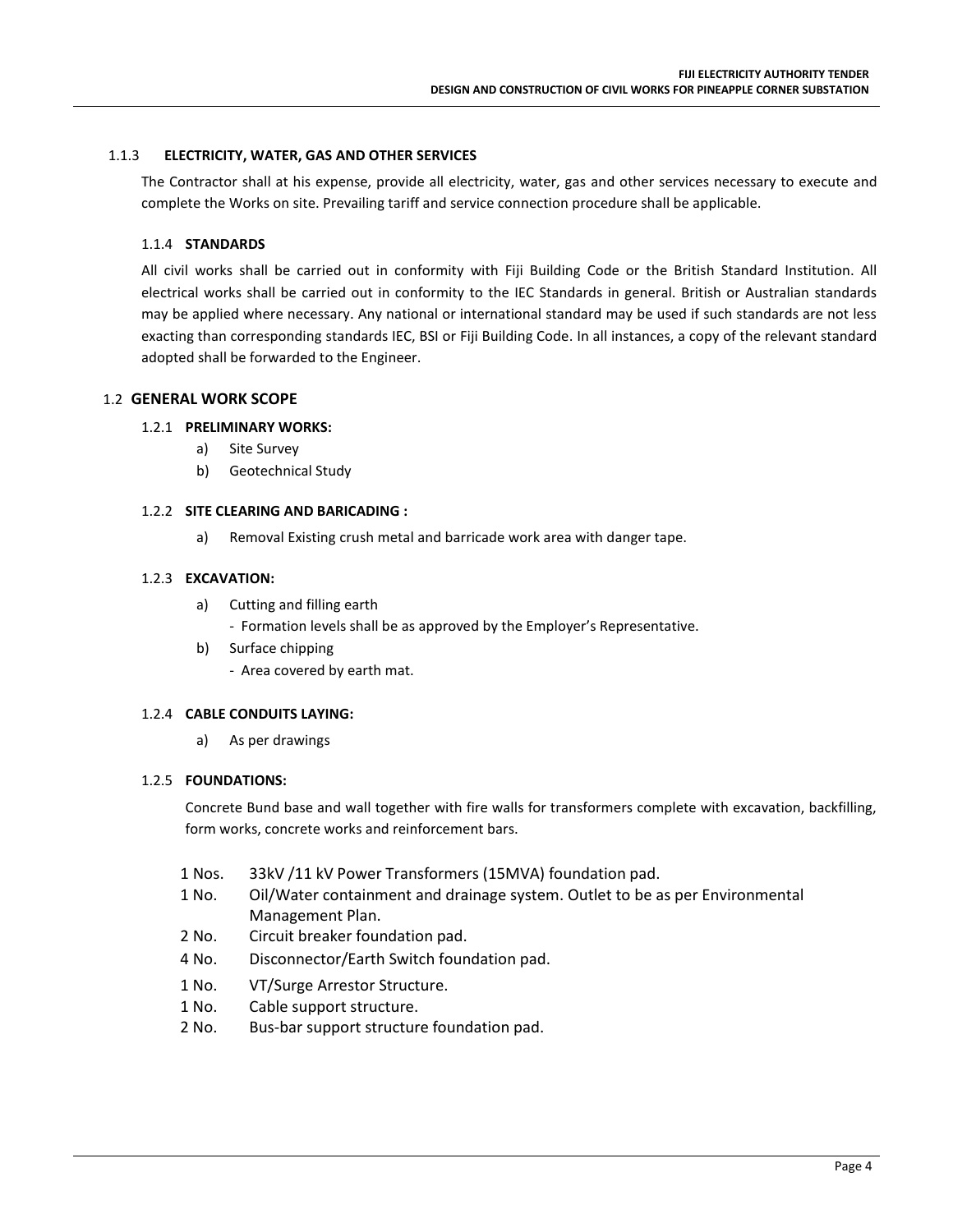#### 1.2.6 **LIGHTNING PROTECTION SYSTEM:**

- As per section 2 Technical Specification.

#### 1.2.7 **WATER DRAINAGE SYSTEM:**

a) Surface water drainage system - Internal surface water drainage system shall be directed as per the Environmental Management Plan.

#### 1.2.8 **CONSTRUCTION & MAINTENANCE OF ROADS:**

- a) Approach Road
- b) Structures for approach road
- c) Access road and structures

#### 1.2.9 **MISCELLANEOUS WORKS**

**-** Any work other than that listed above

#### **2. TECHNICAL SPECIFICATIONS**

- 2.2 **GEOTECHNICAL STUDY -** A detailed geotechnical study is to be conducted on the identified site to determine feasibility for the construction of two transformer pads, their respective bund walls, fire walls, casting of HV cable trenches, laying of earth mat and laying of multicore HV/LV cable conduits as shown on layout drawing.
	- 2.2.1 The study shall be undertaken by a qualified geotechnical engineer. The said engineer will be tasked with the responsibility of undertaking the geotechnical investigations and providing the necessary geotechnical design parameters that will be used for foundation design and construction.
	- 2.2.2 Samples shall be taken from a minimum of four (4) borings to determine soil bearing capacities. These shall be tested to determine the physical and chemical characteristics of various strata and of the ground water. A safe bearing capacity shall be determined for the purpose of foundation design.
	- 2.2.3 A report of the investigation and study carried out shall be submitted. This will serve to clearly inform of the current suitability of the on-site materials for construction of the new transformer yard accounting for a total designed load of 60 Tons per transformer. The study will clearly advise on the sites ability to hold up without fail the combined installation load on the green patch and issue recommendations on type of foundation design.
	- 2.2.4 The report must also serve to clearly inform the employer of any remedial works that will need to be undertaken so as to ensure the suitability of the site to hold up the transformer yard extension for the new transformers without fail for its projected 60 years' of service life. Detailed excavation work specifications and drawings for all remedial works shall be submitted together with the report.
	- 2.2.5 The employer's written approval is to be given prior to commencing of any remedial earth works.
	- 2.2.6 The safe bearing capacity of the sub-strata may be modified at the final design stage when the full site survey and investigation have been completed and the final layout, structural details etc. agreed. No variation in contract price will be made due to any variation in the bearing capacity leading to modification of foundation design at the final design stage. Special attention shall be paid to the ground water table and chemical composition of the ground water and soil in the substation area.
	- 2.2.7 The following shall be considered as a minimum requirement, assuming uniform conditions over the Site. This shall be extended if significant inconsistencies arise.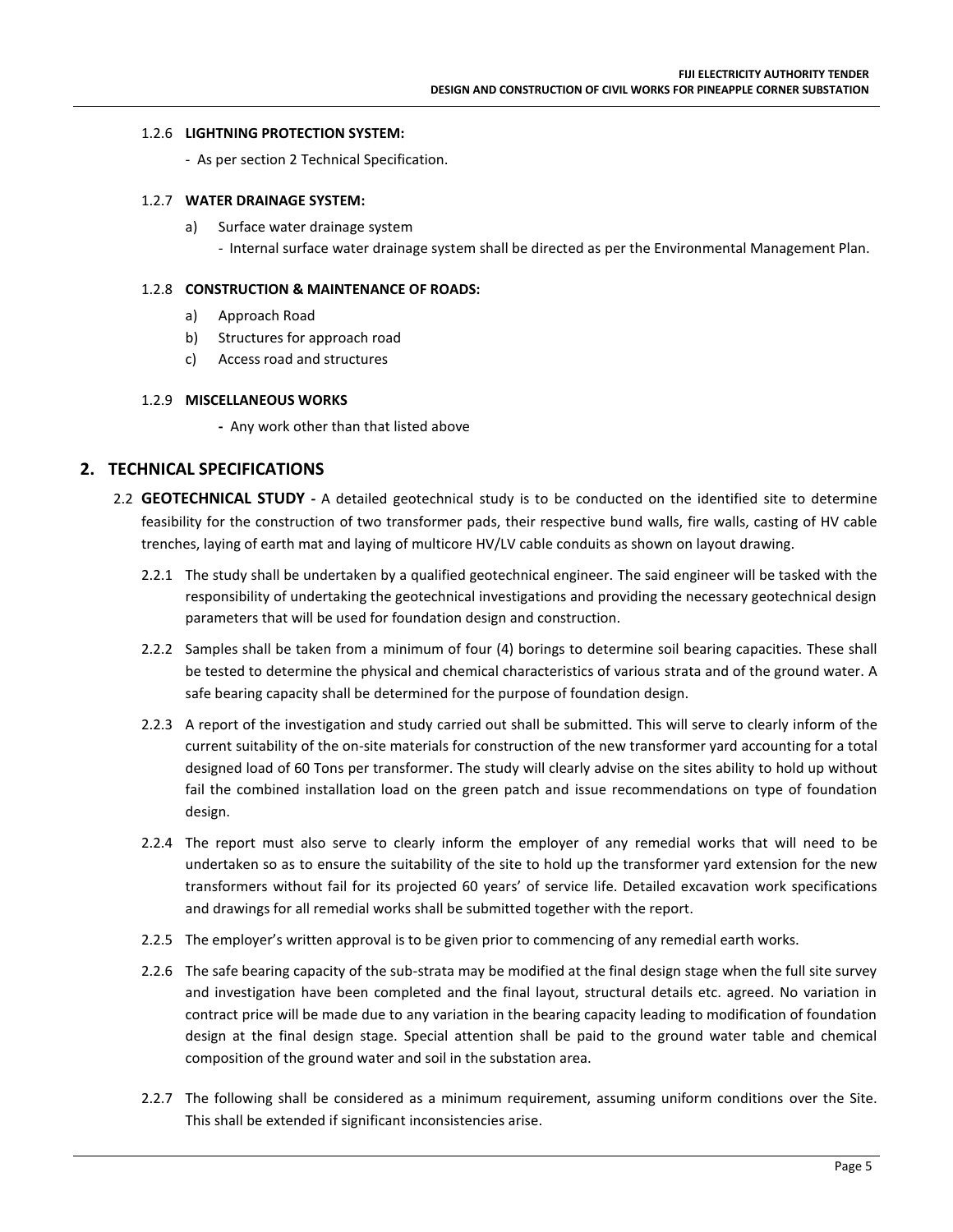- a) Depth of boreholes shall be continued up to bedrock if it does not meet the hard stratum of N- value more than 50.
- b) Borehole records shall describe and indicate level of all soils encountered and indicate the natural water table level. Rock core records shall specify total core recovery, solid core recovery and quality of the rock cored.
- c) Where applicable, samples of soil shall be obtained from all soil strata or at 2 meters intervals in a single stratum and tested to determine physical and chemical properties, particularly with respect to substances, which would react with concrete or other materials to be used for the foundation works.
- d) Where applicable, in situ soil tests shall be completed for all soil strata or at 2 meter intervals in a single stratum. Standard Penetration test in non-cohesive soils, field vane tests in sensitive cohesive soils.
- e) Ground water samples shall be obtained from each bore-hole and tested in accordance with approved practice.
- f) Electrical resistivity of the soil shall be verified on four samples, in accordance with approved practice (IEEE 80 – 2004: IEEE Guide for Safety in AC Substation Grounding).
- 2.3 **REMOVING OF EXISTING MASONRY/CONCRETE -** Unwanted foundations shall be demolished or up-rooted. The Contractor shall clear all areas required for the work. All unwanted materials, debris, etc. shall be removed from the employer's premises.
- 2.4 **EXCAVATION FOR LAYING OF POWER CABLE CONDUITS -** The exact location of each trench shall be agreed at the site with the Employer's Representative before the installation work begins. Permits for excavation shall be obtained from the Employer's Representative.
	- 2.4.1 Trenches shall be kept as straight and shall be excavated to approved formations and dimensions. Trenches shall have vertical sides and shall be close timbered and strutted where necessary to prevent subsidence.
	- 2.4.2 The depth of excavated trenches for the installation of HV cables and MV cables shall be according to the Employer's Standards laying of conduits according to FEA's standards.
	- 2.4.3 The Contractor shall use no power excavation tools for excavation within outdoor transformer yard. The contractor shall take all precautions to avoid damaging any other power cables along the cable route.
	- 2.4.4 All excavation, conduit laying, cable laying and back filling shall be carried out only under the direct supervision of a responsible officer and only in the presence of a representative of the Employer's
- 2.5 **DE-WATERING -** All excavation works are to be kept dry and clean to ensure work is not affected or interfered with by water entering the excavations. The Bidder is to allow in his Tender for the costs of pumping, de-watering or other methods of dealing with the water during and after excavation. No concrete, masonry, brickwork or other materials shall be placed or built until the surfaces are properly drained.
- 2.6 **CONTROL & POWER CABLE CONDUIT and CABLE LADDERS -** The Contractor is responsible for all civil works required for building in cable conduits and Trench with covers. Cable entries into buildings shall be through conduits.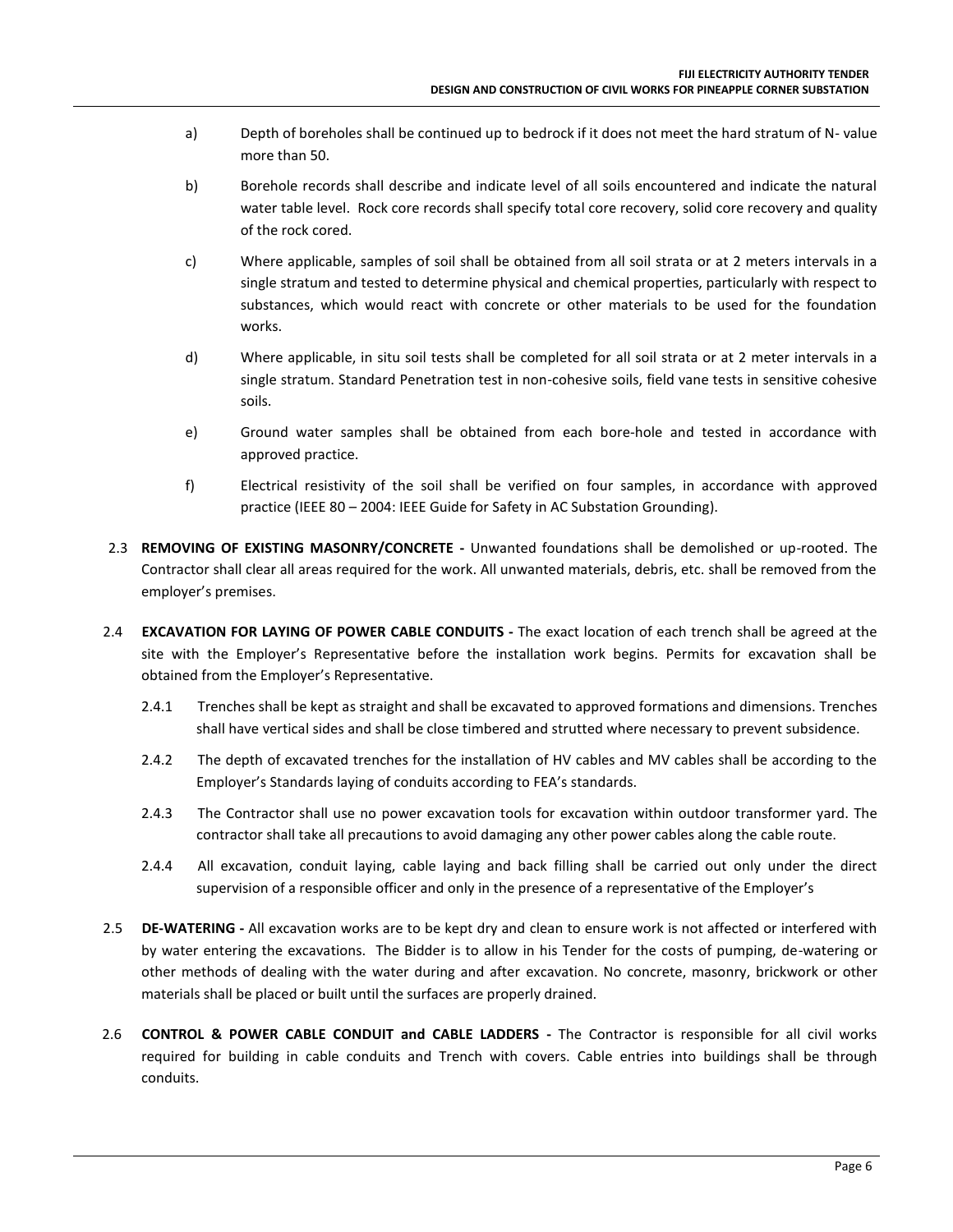- 2.6.1 Power cable which passes under roads, hard standing areas or where they would otherwise be at risk shall be laid in approved ducts. 8 sets for 11kV circuit and 6 sets for 33kV circuit shall be installed and the whole surrounded in a minimum of 150 mm C10 concrete.
- 2.6.2 33kV, 11kV and control cable conduits shall be encased in concrete casings with minimum thickness of 150mm and at depths of 1200mm and 600mm respectively on entry to the substation.
- 2.6.3 2 x earthing conduits for the transformer shall be encased in concrete casings with minimum thickness of 100mm.
- 2.6.4 Fibre conduits shall be encased in concrete casings with minimum thickness of 100mm.
- 2.6.5 AC cable conduits shall be encased in concrete casings with minimum thickness of 100mm separately.
- 2.6.6 DC cable conduits shall be encased in concrete casings with minimum thickness of 100mm separately.
- 2.6.7 Cable entries into buildings shall be sealed with approved using suitable materials ROXREC to prevent entry of any water, dust, vermin, etc. Cable entry to the control building shall be provided for future requirements.
- 2.6.8 All cable ducts shall be laid in straight lines and regular gradients between cable pits, as directed. All ducts shall be kept clear from earth, debris and other obstructions during and after being laid.
- 2.6.9 Conduit stubs protruding from transformer pads shall extend upwards by 50mm from the top of bund wall so as to inhibit ingress of oil/water should oil/water held in the bund fill up to maximum holding capacity.
- 2.6.10 Cable ducts shall be of Polyvinyl Chloride (PVC) type material approved by the Employer's Representative and obtained from an approved manufacturer.
- 2.6.11 Each cable conduit shall be housed with galvanized draw wires of sufficient strength and size to pull cables that shall run within the conduits. The galvanized draw wires shall run the full length of the conduits.
- 2.7 **CONCRETE BEDS & CASINGS -** Concrete beds and casings shall be applied to all underground cable conduits under roads, buildings, floors and foundations. All casings shall be of lean concrete and of 150mm minimum thickness.
- 2.8 **OIL CONTAINMENT/DRAINAGE SYSTEM -** Each bund shall be equipped with an approved oil/water sump and an approved oil/water drainage system. These shall be designed to address three (3) main risks: 1) Catastrophic failure causing prolonged fire. 2) Catastrophic failure causing large amounts of oil spreading off site. 3) Minimise oil pollution during normal operation. This is as stipulated in the Ausgrid NS189 standard for Oil Containment for Major Substations.
	- 2.8.1 The bund base of each transformer shall be designed to have a 3% slope directing all oil/water towards the designated oil/water sump.
	- 2.8.2 The sumps shall have an approved non-slip surface applied onto the inside walls and base.
	- 2.8.3 The Ausgrid NS189 standard details two (2) drainage systems that can be installed for transformer bunds. These are the Closed Drainage PPS System and the Gravity Drainage System with Oil Containment Tank. The selection of the oil containment system that is most feasible for the transformer bunds shall be made by the Contractor as according to Ausgrid NS189 standard. The design of which shall be submitted for employer's approval prior to any construction and installation works.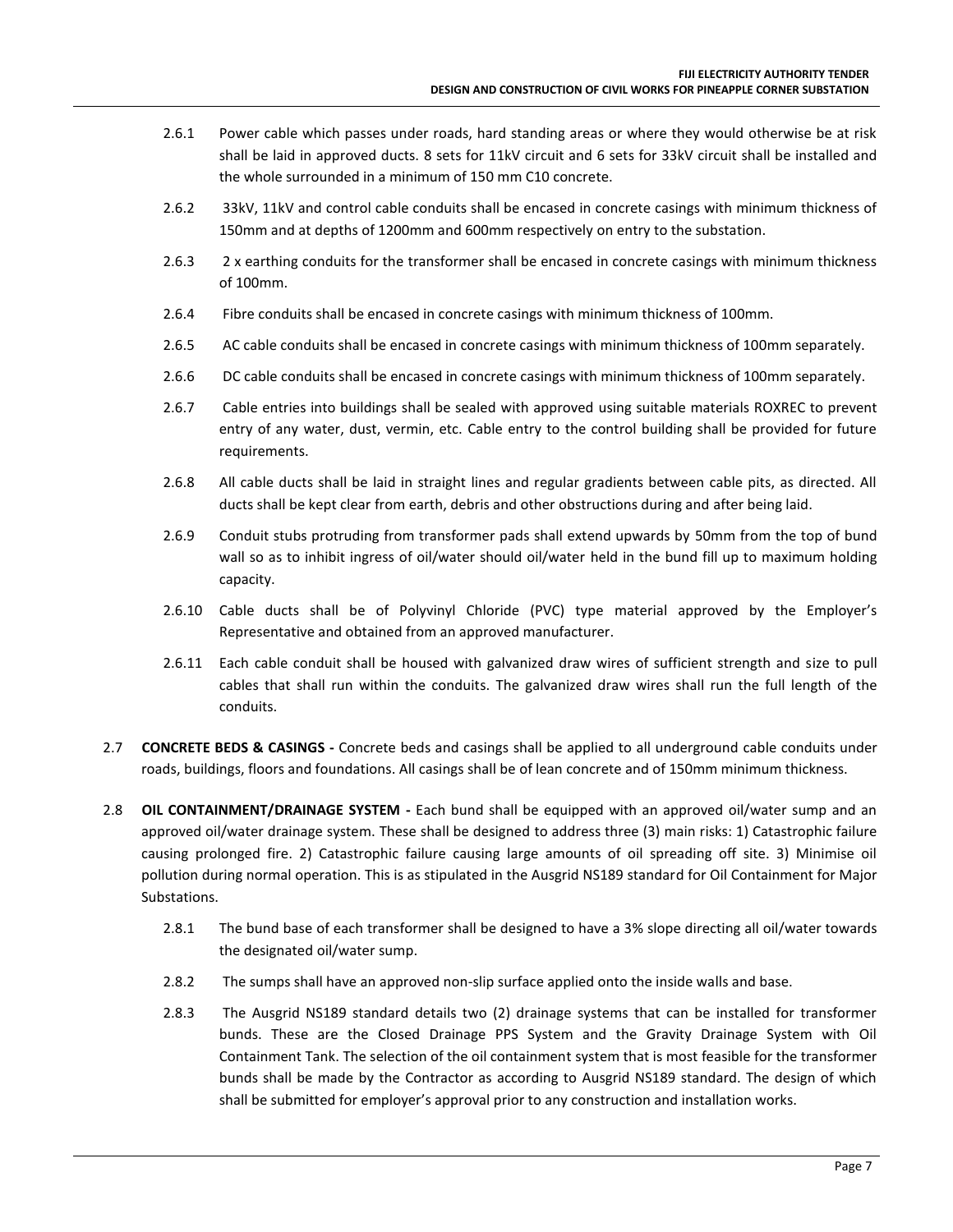- 2.8.4 As detailed in Ausgrid NS189, the selection criteria for the oil containment system shall be based on a Life Cycle Cost (LCC) analysis together with an assessment of site constraints, site risks, environmental aspects and impacts upon project schedule.
- 2.8.5 The Contractor shall ensure that the breakout of any fire will be contained within the bund and not transferrable under any circumstance to the oil/water separators or oil tanks to be installed as per the design to be submitted for approval.
- 2.8.6 The oil containment system shall allow for effective discharging of storm water in the event of heavy rainfall or spraying down of the transformers in the event of a fire.
- 2.8.7 The oil containment shall be 130% of the total oil volume of the transformer oil (11,848L)
- 2.9 **TRANSFORMER PAD -** Transformer pad shall be designed to accept a total transformer weight of 60 Tons. This is to account for future upgrades to higher rated and larger transformers.
- 2.10 The main transformer pad shall be constructed to dimensions 5100 x 3400 mm (LxW); the height of which shall be determined by the Contractor following completion of geotechnical studies. The transformer pad shall extend upwards from the bund base by a maximum 400mm. The Contractor shall ensure that the pad dimensions are sufficient to cover the transformer base footprint and all cable conduit stub-ups. Thickness of pad to be minimum 300mm.
	- 2.10.1 The Contractor shall ensure that the transformer pad surface is levelled to a maximum deviation of ±2mm. The Contractor's engineer shall satisfy himself with the levelling of the two transformer pads.
- 2.11 **TRANSFORMER FOUNDATION -** The transformer foundations are to be designed to accept all normal applied dead and imposed loadings without causing any significant settlement. In addition, foundations shall be designed to accommodate any additional imposed loadings during installation and removal of the transformer. This shall be constructed with a minimum 300mm base thickness and an approved steel reinforcement layout.
- 2.12 **FILLING & REINSTATEMENT -** If it is required to fill the land, the Contractor shall get approval for the filling material and method of construction before the commencement of work.
	- 2.12.1 Filling for trenches, excavations and levelling of the site shall be deposited in layers not exceeding 300 mm of un compacted thickness, each layer watered when necessary and well rammed or otherwise compacted to within 98% of the maximum dry density obtained by the use of a Proctor Standard Compaction Test.
	- 2.12.2 Any fill material used within 500 mm of concrete structures cement bound materials shall have a soluble sulphate content not exceeding 2.5g per liter when tested in accordance with BS 1377, special precautions shall be taken to protect the concrete or cement bound materials to the approval of the Employer's Representative.
	- 2.12.3 Where excavations whether in rock or other material, are made to a greater depth than detailed, the intervening space shall be brought up to the proper level in plain concrete at the Contractor's expense.
	- 2.12.4 Any formation encountered in the excavations which is not sufficiently strong to carry the loads which will be imposed on it, shall be excavated to an adequate load bearing stratum and replaced with mass concrete.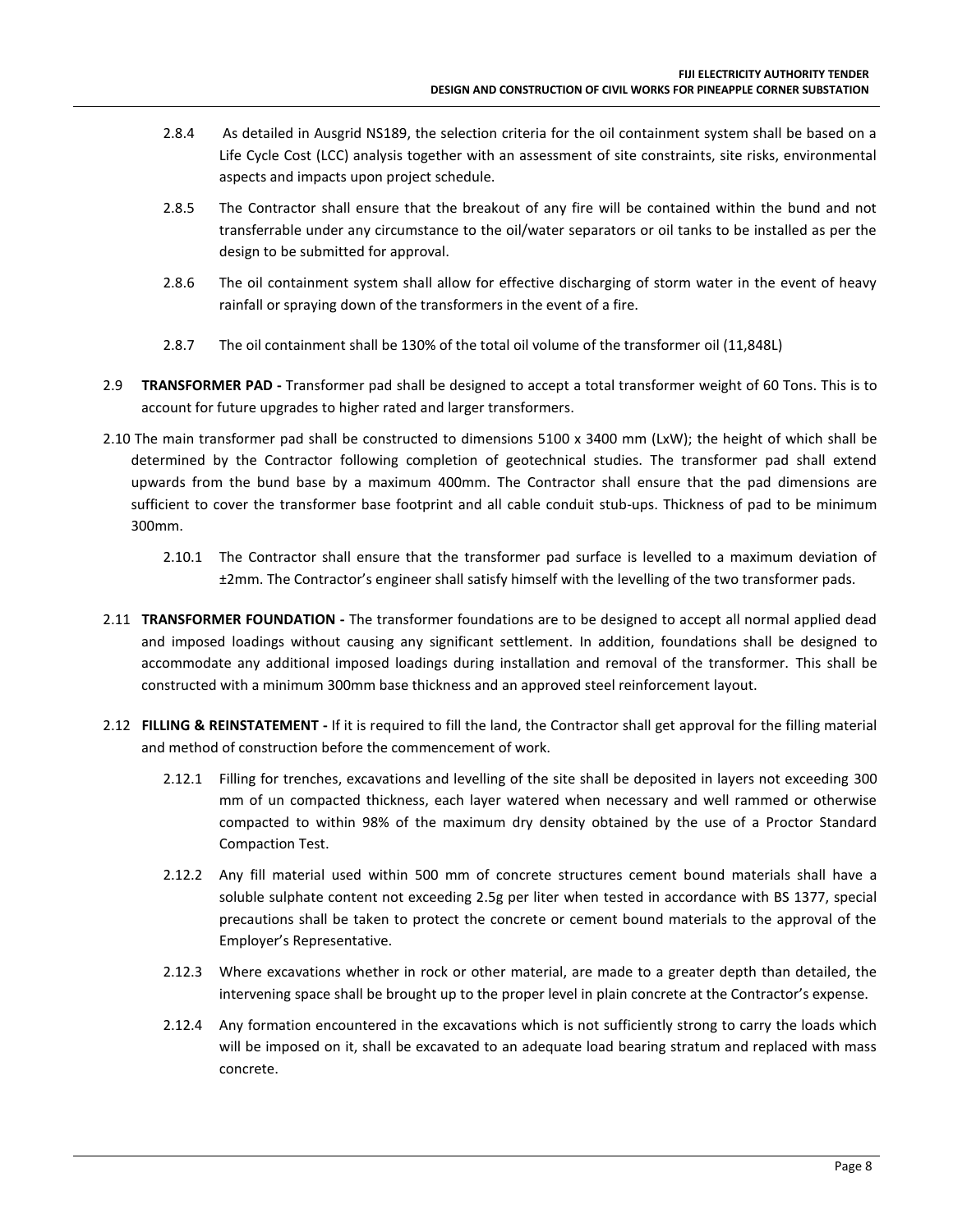- 2.12.5 Unless otherwise described, directed or permitted, imported filling shall consist of pervious naturally occurring material, free from mud, silt, clay, peat, vegetable or injurious matter and water soluble salts harmful to copper and other metals. Filling shall be imported only from approved areas.
- 2.13 **STABILITY OF FILL AND EMBANKMENT -** The Contractor shall be responsible for the stability of embankments, which formed either by cutting or filling, and precautions taken to protect the earthworks from deterioration under adverse weather conditions. Wherever applicable the recommendations contained in the following codes of practice shall be followed in calculations, detailing and performance of the earthworks and drainage. **Earthworks - British Standard Code of Practice BS 6031-1981**.
	- 2.13.1 All top surfaces of earthwork shall be finished off level and regular and the sides of cuttings and embankments shall be properly trimmed to the detailed slopes. The soil stability of such slopes etc. shall be ensured.
	- 2.13.2 The Contractor shall construct where necessary open ditches, bunds, culverts, etc., to divert and protect the site in both the short and long-term from flash floods.
	- 2.13.3 Should any slips occur in the excavations, banks or filling during the execution of the Works or during the period of maintenance from any cause whatsoever, the Contractor shall execute the necessary remedial work in such manner, and with such materials as approved by the employer's representative, at the Contractor's expense.
- 2.14 **READY MIXED CONCRETE – 30MPA** Ready-mixed concrete shall be provided as defined in BS 5328, which batched off the Site, may be used only with the agreement of the Employer's Representative and comply with all requirements of the Contract.

The concrete shall be carried in purpose made agitators operating continuously, or truck mixers. The concrete shall be compacted and in its final position within 2 hours of the introduction of cement to the aggregates, unless a longer time is agreed by the Employer's Representative. The time of such introduction shall be recorded on the delivery note together with the weight of the constituents of each mix.

- 2.14.1 When truck-mixed concrete is used, water shall be added under supervision, either at the Site or at the central batching plant, as agreed by the Employer's Representative but in no circumstances shall water be added in transit.
- 2.14.2 Unless otherwise agreed by the Employer's Representative, truck mixer units and their mixing and discharge performance shall comply with the requirements of BS 5328 part 3.
- 2.15 **BUND WALL -** Commencement of wall construction shall be done following the installation of the transformers. Each transformer bund base shall be surrounded by a low enclosing bund wall designed to a maximum 800mm height which shall account for 130% of the total oil storage capacity of each transformer. An approved non-slip surface shall be applied to the inside bund walls and bases by the Contractor. The Contractor shall ensure that all bunds are designed as according to AS 1940-2004. The bund walls shall be designed for all expected imposed loadings with provision for vertical extension of EI 240 (4 hours) rated fire resistance fire wall.

#### 2.16 **11kV and 33kV CABLE laying and LV AC/DC cables**

2.16.1 The contractor shall run 11kV and 33kV Cables from the switch room to the transformers. The cables shall be free issued from FEA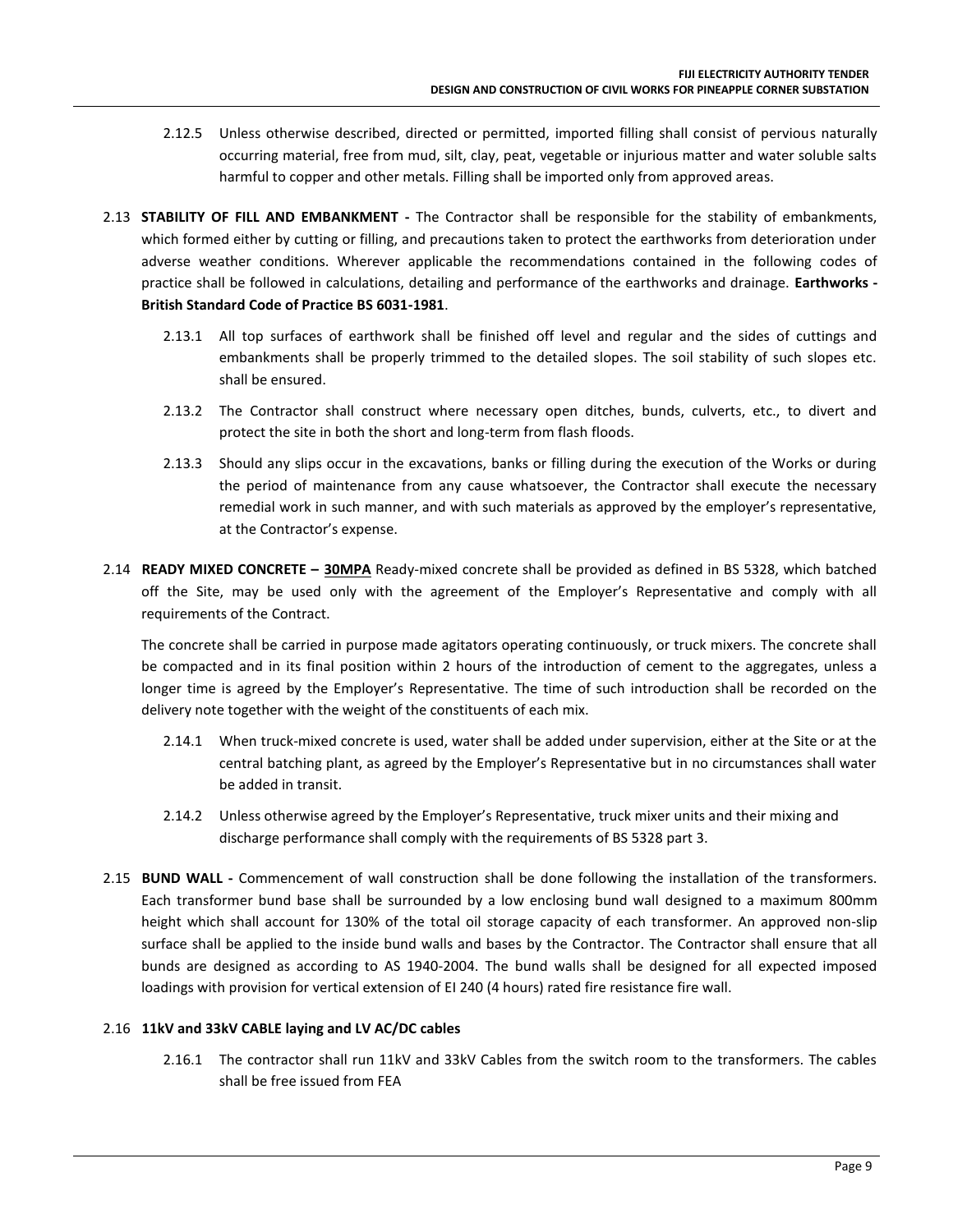- 2.16.2 Contractor shall run AC and DC cables from the switch room to the Transformers pads at its cost. 35mm2 three core plus earth and provide a sub board
- 2.17 **STONE CHIPPING AND ACCESS ROAD -** Stone chipping used for substation surfacing are to be clean hard crushed stone graded to 40mm (minimum depth 300mm). The formation in areas where stone chipping are to be used shall be well compacted to the approval of the Employer's Representative, and treated with an approved total weed killer, used in accordance with the manufacturer's instructions.
	- 2.17.1 The contractor is to carefully remove the existing crush metal and expose the area where trenching is to be done. All area where excavated material will be placed is to be made free from crush metal and weed mats removed. Crush metal outside area of work is not to be contaminated by any works carried out. All crush metal removed is to be neatly piled at a location designated by FEA representative. All crush metal with new weed mats are to be reinstated after completion of works. The contractor must provide new crush metal for any shortfall and contaminated crush metal. All crush metal is to be washed before application.
	- 2.17.2 6 meter wide concrete Road works– from tar sealed road to 3 meter inside fence is required for the driveway as per drawings. The drive way should be as such that it support a load of 50Tonne. The drive way is to be built over an existing V – drain outside the fence boundary. The contractor is to ensure that this drainage is maintained after construction of the drive way.
- 2.18 **MISCELLANEOUS WORK -** Shall be carried out according to the relevant clause of this specification.

#### **3. EARTHING SYSTEMS**

- 3.1 **GENERAL** 
	- 3.1.1 The earthing of all equipment and the provision of earthing systems, electrodes and connections shall be in accordance with the recommendations in the "Guide for safety in Substation Grounding" IEEE No. 80 and the requirements of this Chapter.
	- 3.1.2 Steelworks and supporting structures shall be bonded and earthed to the substation earthing system. Earth connections shall be made approximately 250 mm above the top of the finished foundation level. Connections shall be made also to the earth terminals of each transformer.
	- 3.1.3 Except where the earth connection is bonded to the steelwork, insulated clamps shall be provided for supporting the earthing connection to high level equipment and the earth screen. There shall be an extension of the earth bar system into the substation buildings for connecting to indoor switchgear, control, relay and ancillary equipment.
	- 3.1.4 All necessary studs, connectors and earth bars shall be provided to permit the connection of each switchboard, motor or other electrical equipment supplies under the Contract to the transformer yard general earthing system.
	- 3.1.5 The provision for earthing shall be such that no reliance is to be placed on the conductivity of metal to metal joints without the use of special connectors however lightning arresters must be directly connected to the earthing grid.
	- 3.1.6 The earthing copper conductor shall be minimum 120mm<sup>2</sup> in cross sectional diameter.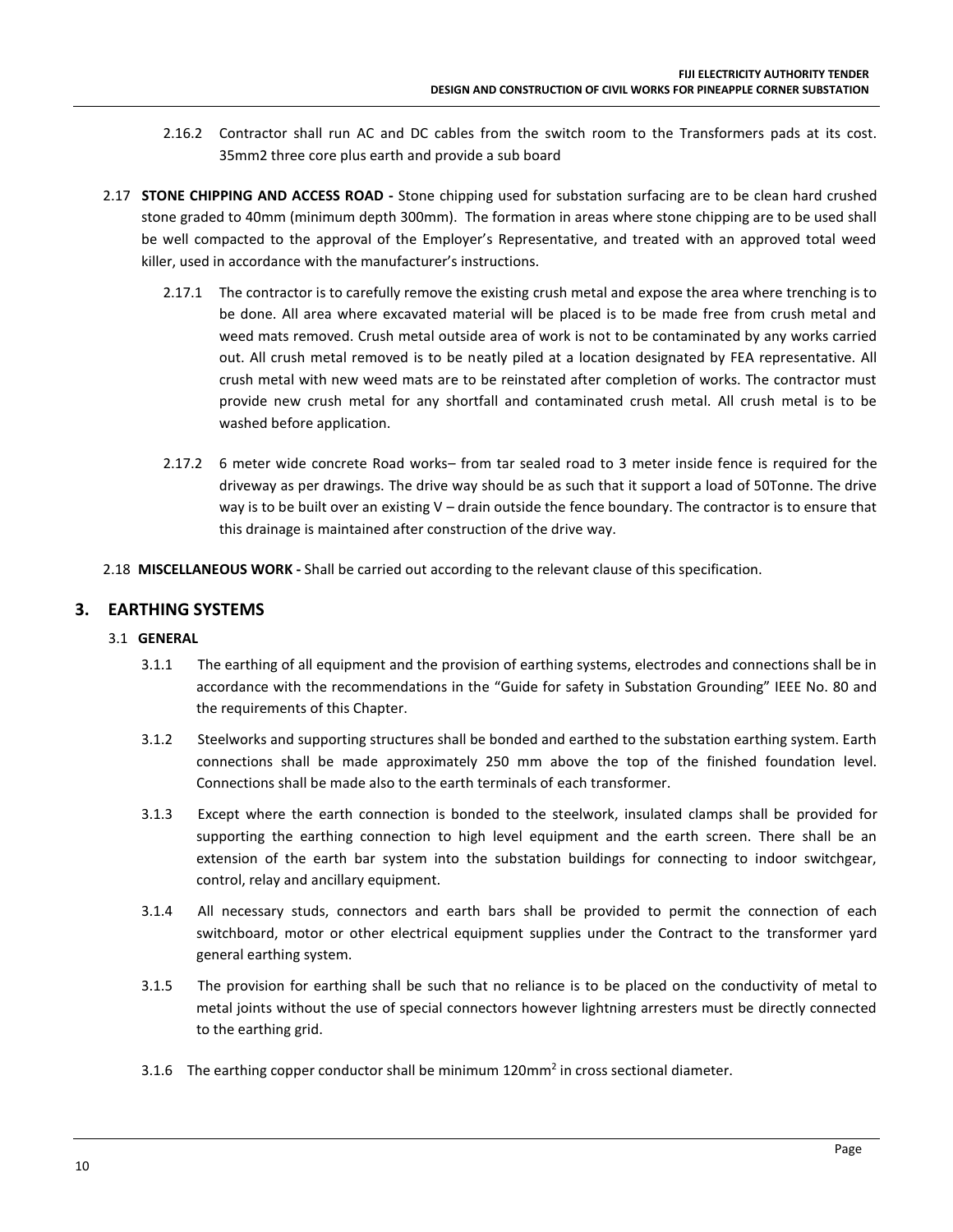#### 3.2 **EXTENT OF WORK**

- 3.2.1 The Contract includes the Complete design of the substation earthing system including, connections of Plant supplied under this Contract to the main earthing system and all Site Tests as specified in this specification.
- 3.2.2 The main earth system shall be installed prior to the construction of the transformer and equipment foundations.
- 3.2.3 The Contractor will be required to prepare installation drawings and schedules of material to be provided. These drawings and schedules shall be submitted to the Employer's Representative for approval together with calculations of step, touch and mesh potentials.
- 3.2.4 The contractor shall connect the new earthing grid to the existing earthing grids. The Employer's Representative shall approve the position at which the connections are made and the number of connections.

#### 3.3 **DESIGN OF EARTHING SYSTEMS**

- 3.3.1 The grounding system shall be designed according to the guideline given in ANSI/IEEE Standard 80.
- 3.3.2 The site shall be provided with earth grid of buried conductors designed for an earth fault current specified 40kA for duration of 3 second, keeping the step and touch voltages within the limits as recommended in the guide ANSI/IEEE std. 80.
- 3.3.3 The design of earth grid over the area occupied by the new transformer yard and associated apparatus shall be based on a maximum grid spacing of 17m x 15m.
- 3.3.4 The Contractor shall carry out Site tests of the ground resistivity not later than one month after the award of the Contract and his final design of the earthing system shall be submitted and approved prior to foundation excavation works.
- 3.3.5 Earthing points shall be provided by the Contractor such that the combined resistance of the earth grid and earthing points does not exceed 1 ohm, however combined resistance shall be considered for acceptance provided that the conditions recommended above are satisfied. It is the Contractor's responsibility to provide design calculations.

#### 3.4 **CONSTRUCTION OF EARTH GRIDS**

- 3.4.1 The earth grids shall be of hard drawn high conductivity copper conductor 120mm<sup>2</sup>, and shall be installed at minimum depth of 600mm approved by the Employer's Representative below the ground level. After the construction of footings and foundations the area shall be backfilled. Cad weld shall be used where two earth conductors are to be joined.
- 3.4.2 Connections for the transformer neutrals shall be provided using 50X5mm copper bar.
- 3.5 **EARTHING POINTS -** The number of earthing points shall be verified by Site earth resistivity tests after the letting of the Contract.
- 3.5.1 Each will consist of at least 15mm diameter copper rod electrodes, driven into undisturbed soil. Each electrode will be complete with approved non-ferrous clamps for the connection of earthing conductors and with a hardened steel tip and cap driving by means of a power hammer.
- 3.5.2 Test link chambers and covers for each earthing point are to be provided and the Contractor for the approval of the Employer's Representative shall submit a drawing showing the proposed arrangement.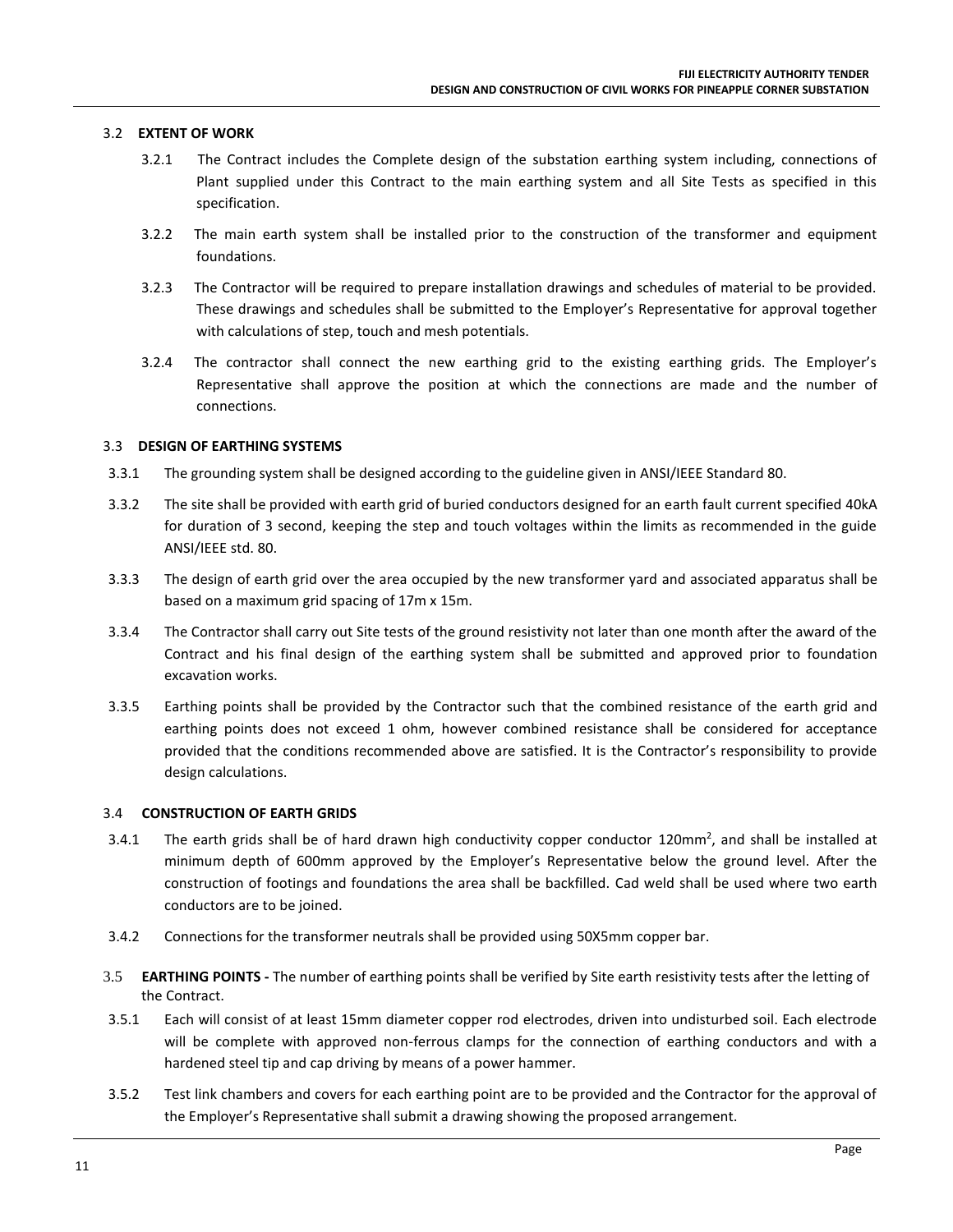#### 3.6 **CONNECTION OF EARTHING POINTS AND SYSTEM NEUTRALS**

- 3.6.1 The electrodes of an earthing point shall be connected to the test link and there shall be duplicate conductors from each test link to the earth grid.
- 3.6.2 Any neutral points for high voltage systems within the substation will have duplicate connections to earth grid.
- 3.6.3 Conductors interconnecting the electrodes to a test link and between the test links and the earth grid will have a cross-sectional area of not less than 150 sq. mm. There will be at least two connections from each steel support etc. to the earth grid. Duplicate connections may be in the form of rings.
- 3.6.4 Earthing conductors will be of soft annealed high conductivity copper stranded in accordance with Table 4 in BS.6346. Earthing conductors will normally be buried directly in the ground but where necessary they may be cleated to walls, fixed to cable racks or laid in the cable trenches as convenient.

#### 3.7 **EARTHING EQUIPMENT**

- 3.7.1 The frames of all electrical apparatus and the bases of all structural steelwork shall be connected by branches running to a group of equipment. All earth terminals and neutral current transformers shall be connected to the earth grid.
- 3.7.2 Earthing of new 33kV/11 kV transformer yard shall be properly performed with copper strip 50mmX5mm, which enable connection to the equipment installed in and linked to main grid with more than two wires.

#### 3.8 **JOINTING AND BONDING**

- 3.8.1 Connections to plant and equipment shall be made using the earthing terminals specified in the Contract. Where a strip has to be drilled to fit an earth terminal the hole shall not be greater than half the width of the strip.
- 3.8.2 Joints in earthing strip shall employ chemical welding or high compression joints.
- 3.8.3 The main FEA Grid and the Transformer Grid shall be connected in at least 4 point

#### **4. INSPECTION AND TESTS**

- 4.1 The Authority's Engineer representative shall have the right to inspect the works and to confirm conformity to the contract specifications.
- 4.2 Should any inspected works fail to conform to the specifications, the Authority may reject them and the Contractor shall make all alterations necessary to meet the specification requirements.
- 4.3 Nothing in this clause shall in any way release the Contractor from any other obligations under this contract.

#### **5. SITE CONDITIONS**

- 5.1 The site is located at the 33kV/11 Pineapple Corner Substation in Lautoka, Fiji Islands. The Contractor shall be deemed to have visited the site of the works to satisfy him/her as to the accuracy of all information supplied to the Tenderers and to the feasibility of construction of the works.
- 5.2 The proposed location is in a Substation equipped with therefore all necessary Safety Gear must be worn by the Contractor's Staff at all times.
- 5.3 The Contractor may only enter the site upon provision of access by an Authorized FEA representative. The Contractor is not to execute any work without direct supervision from the FEA representative. The times for work are 8am to 4.30pm Monday to Thursday, and 8am to 4pm on Fridays.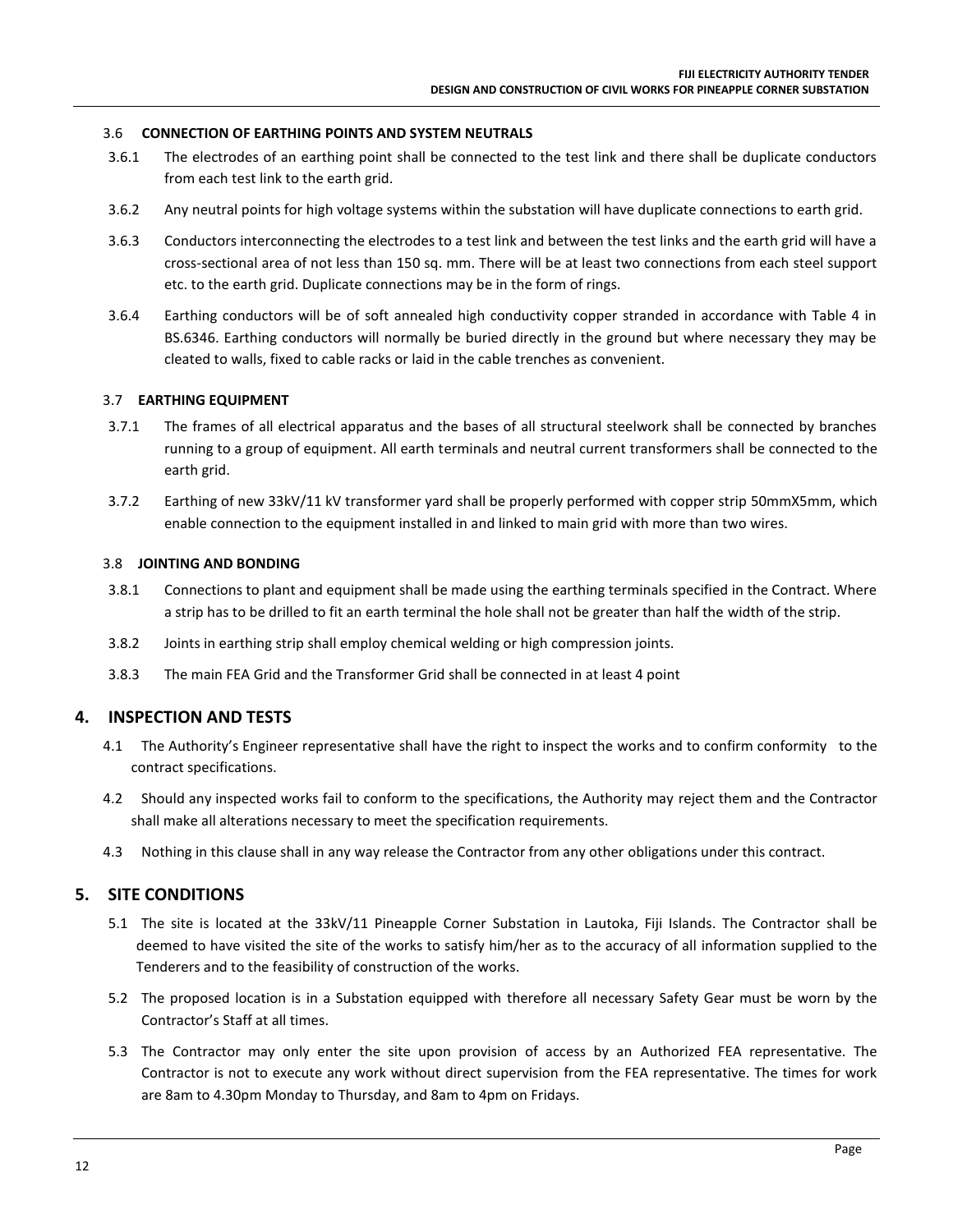#### **6 SETTING OUT**

- 6.1 All tenderers shall inspect and examine the site, its surroundings, and shall satisfy himself before submitting his tender, as to the form and nature of the site, the nature and type of existing work, the quantities and natures of the work and materials necessary for the completion of the Works and the means of access to the site, the accommodation he may require, the availability, conditions and rates of pay of labour and in general shall himself obtain all necessary information as to risks, contingencies and other circumstances which may influence or affect his tender.
- 6.2 The Contractor shall be responsible for the correct detailed setting out of the Works as indicated in the Tender Documents and shall, at his own cost, amend any errors during the progress of the Works arising from inaccurate setting out.
- 6.3 If a tenderer has any doubt as to the meaning of any portion of the Works, he shall when submitting his tender, include a statement of the interpretation upon which he replies and upon which his tender has been prepared and submitted.

#### **6. MATERIALS, WORKMANSHIP AND PLANT**

- 6.1 Materials in all trades shall be new and the best of their kinds specified and necessary complying with relevant standards (Fiji, Australia, New Zealand or USA) where applicable and subject to approval or rejection by the Engineer.
- 6.2 The Contractor shall at all times ensure that adequate protection is provided to finished work and materials to be used in the construction of the work. Where necessary, make good any damage to property.
- 6.3 The Contractor shall provide all workmen, both skilled and unskilled, plant, equipment and materials necessary for the expeditious completion of the work.

#### **7. OCCUPATIONAL HEALTH AND SAFETY**

7.1 The Contractor shall comply with the Health and Safety at Work Act, 1996 and regulations and Amendments thereto and the Fiji Electricity Authority HSE Policy.

#### **8. GENERAL FOREMAN**

- 8.1 The Contractor shall appoint a competent General Foreman who shall be constantly on the works during the progress of the same, to whom instructions may be given by the Engineer.
- 8.2 The Engineer may require the Contractor to dismiss the General Foreman or other person shall he be incompetent or shall misconduct himself or for any other good reason to be assigned by the Engineer to the Contractor.

#### **9. MAINTENANCE AND DEFECTS**

9.1 Period of maintenance shall be 1 year (12) calendar months after practical completion of works. All defects during this period shall be made good by the Contractor, at his cost.

#### **10. CLEANING UP**

10.1 On completion, remove all surplus materials from site and leave site in a clean and tidy condition.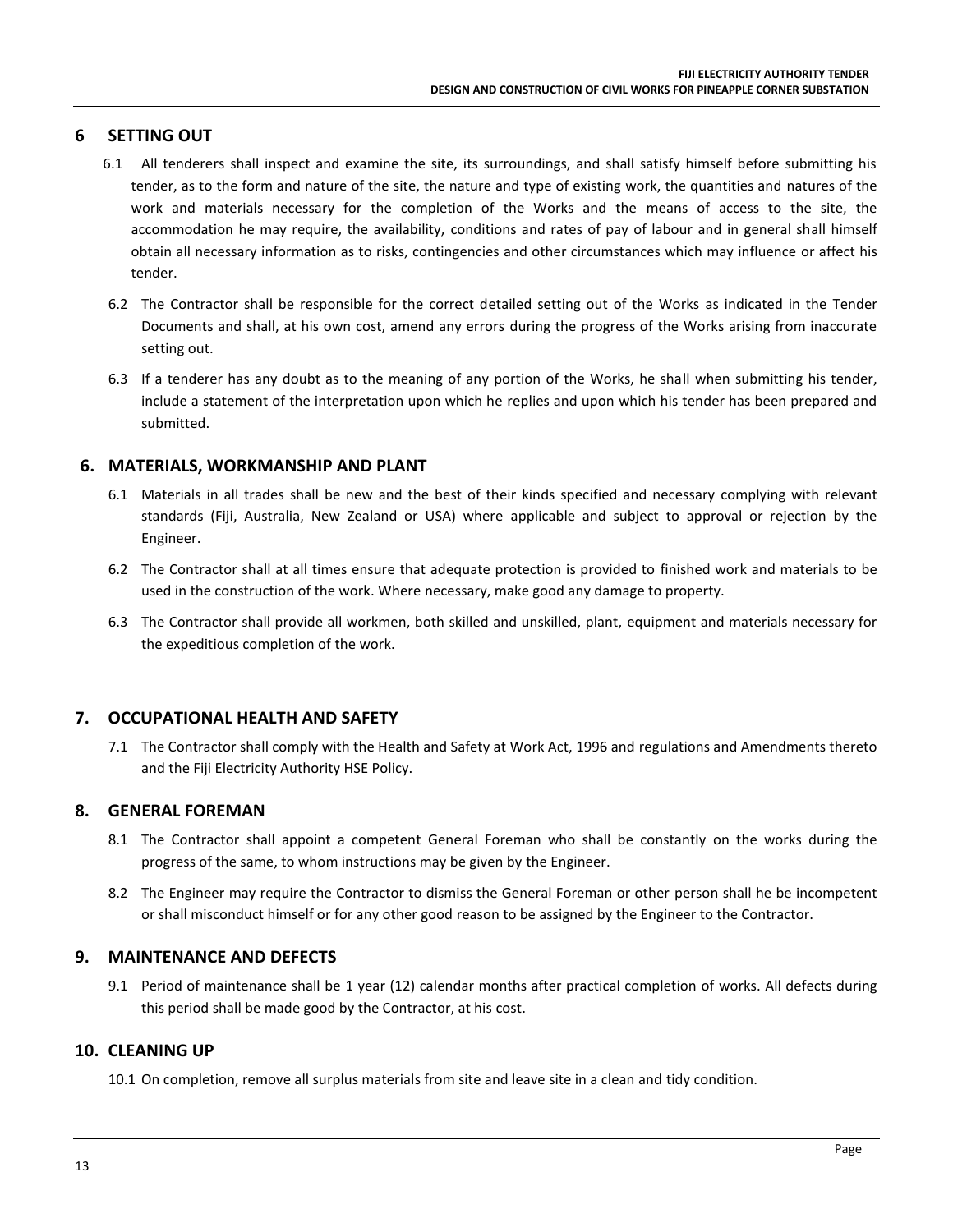10.2 The Contractor shall remove and cart away all rubbish and trade debris as it accumulates during the progress of the works.

#### **11. PROGRAM**

11.1 Within seven (7) days of acceptance of his tender, the Contractor shall submit to the Authority, for approval a Program showing the order in which he proposes to carry out the works. **The contractor shall ensure all civil and earth grid works shall be complete by the 30th AUGUST 2018 Construction and installation of the pad, bund walls, fire wall and other miscellaneous work as specified by the employer's representative shall take place following installation and commissioning of the two new transformers.**

#### **12. INSURANCE**

The Contractor is to effect the following insurance policies:

- 12.1 Contractor's All Risk Insurance \$500,000
- 12.2 Public Liability Insurance \$500,000
- 12.3 Workmen's Compensation \$250,000

#### **13. PRICE AND PAYMENT**

- 13.1 The Contract Price is to be on a Lump Sum basis. The tenderer is to submit a breakdown of the various components of the project.
- 13.2 The Contractor's request for payment shall be made to the Authority in writing, accompanied by invoice(s) describing, as appropriate, and services performed, together with other documents as may be required by the Authority. Payments shall be made promptly by the Authority, within thirty days of submission of an invoice/claim by the Contractor.
- 13.3 The Contractor is eligible for payment after completion of the Contract. No partial payments will be made.

#### **14. VALIDITY**

14.1 The Tendered Price is to remain valid for a period of 60 days after the closing date of the tender.

#### **15. PRICE SCHEDULE**

| No. |                                                    |    | <b>TOTAL PRICE (VIP)</b> |
|-----|----------------------------------------------------|----|--------------------------|
|     | Design                                             |    |                          |
| 2   | <b>Geo Technical Studies</b>                       |    |                          |
| 3   | <b>Backfilling and Compaction</b>                  |    |                          |
| 4   | Construct of one new Transformer Pads, bund wall,  |    |                          |
|     | Fire wall, Oil Separator Pit and Drainage          |    |                          |
| 5   | 33kV switchyard extension foundation pads, circuit |    |                          |
|     | breaker pads, VT pad. Crushed metal laying.        |    |                          |
| 6   | Extension of existing earth grid.                  |    |                          |
| 6   | HV/LV Cable laying and conduit works               |    |                          |
|     | Retention                                          | 5% |                          |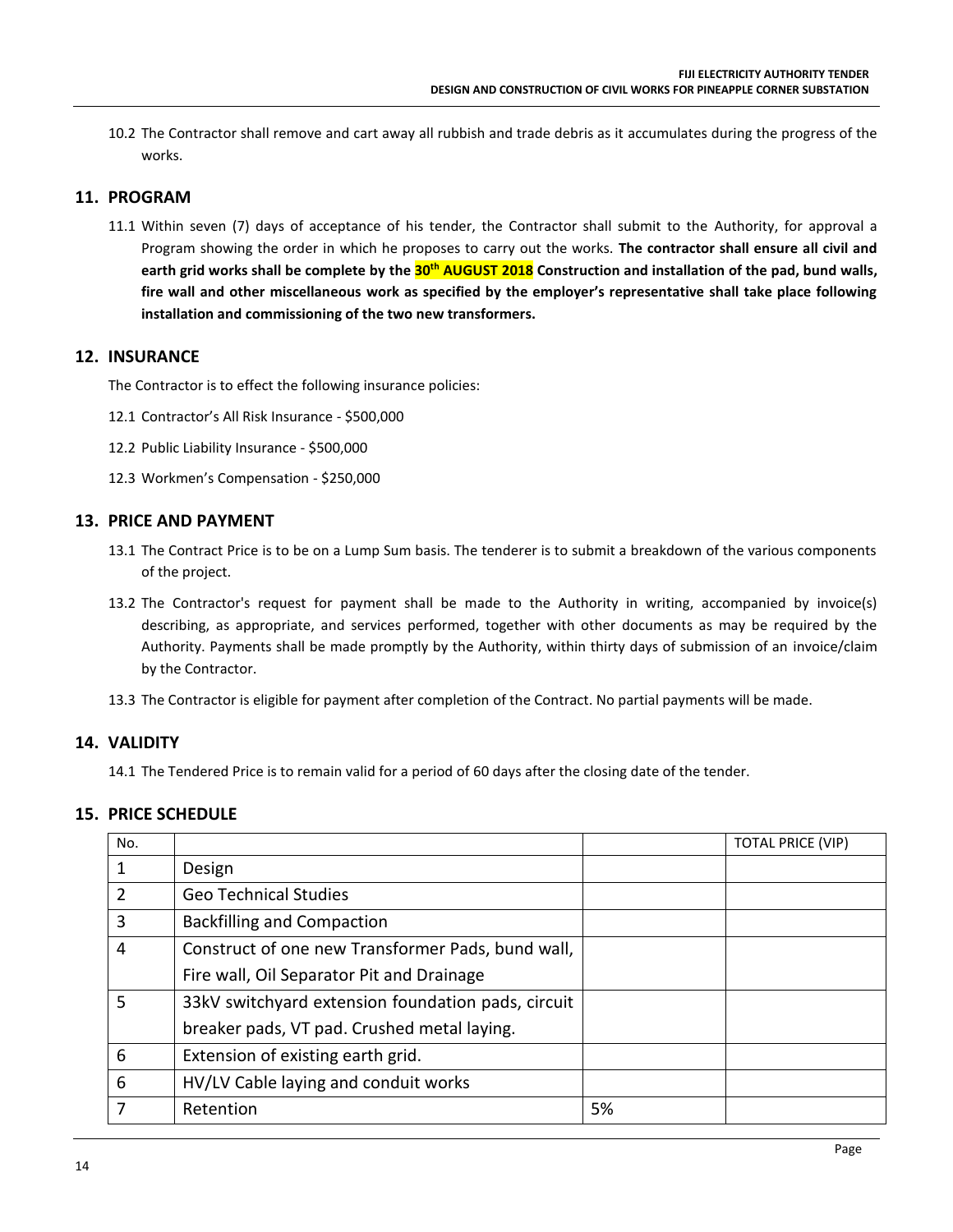**16. Bidder to provide DRAWINGS AND ATTACHMENTS**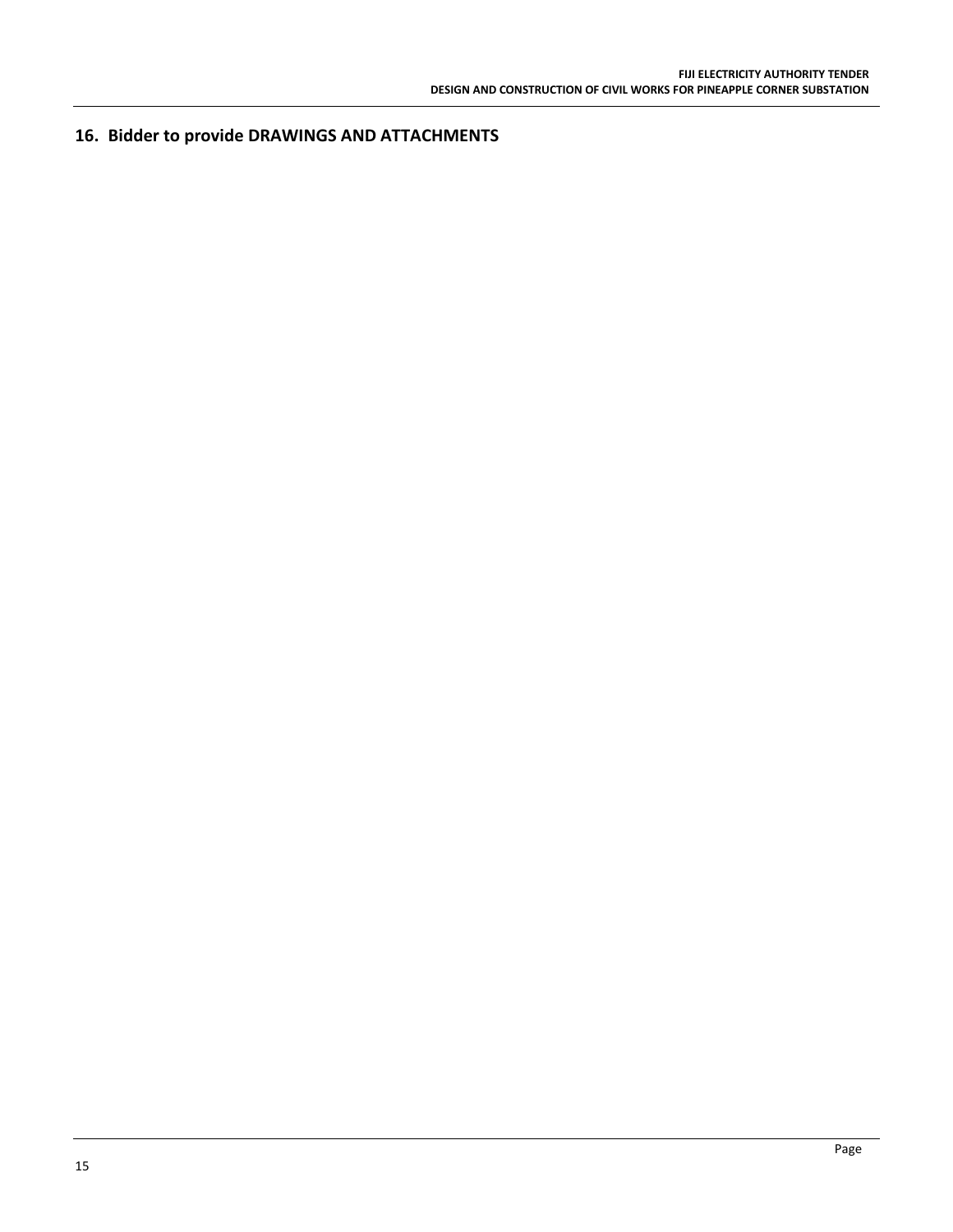fea



TYPICAL CIRCUIT BREAKER FOUNDATION PLAN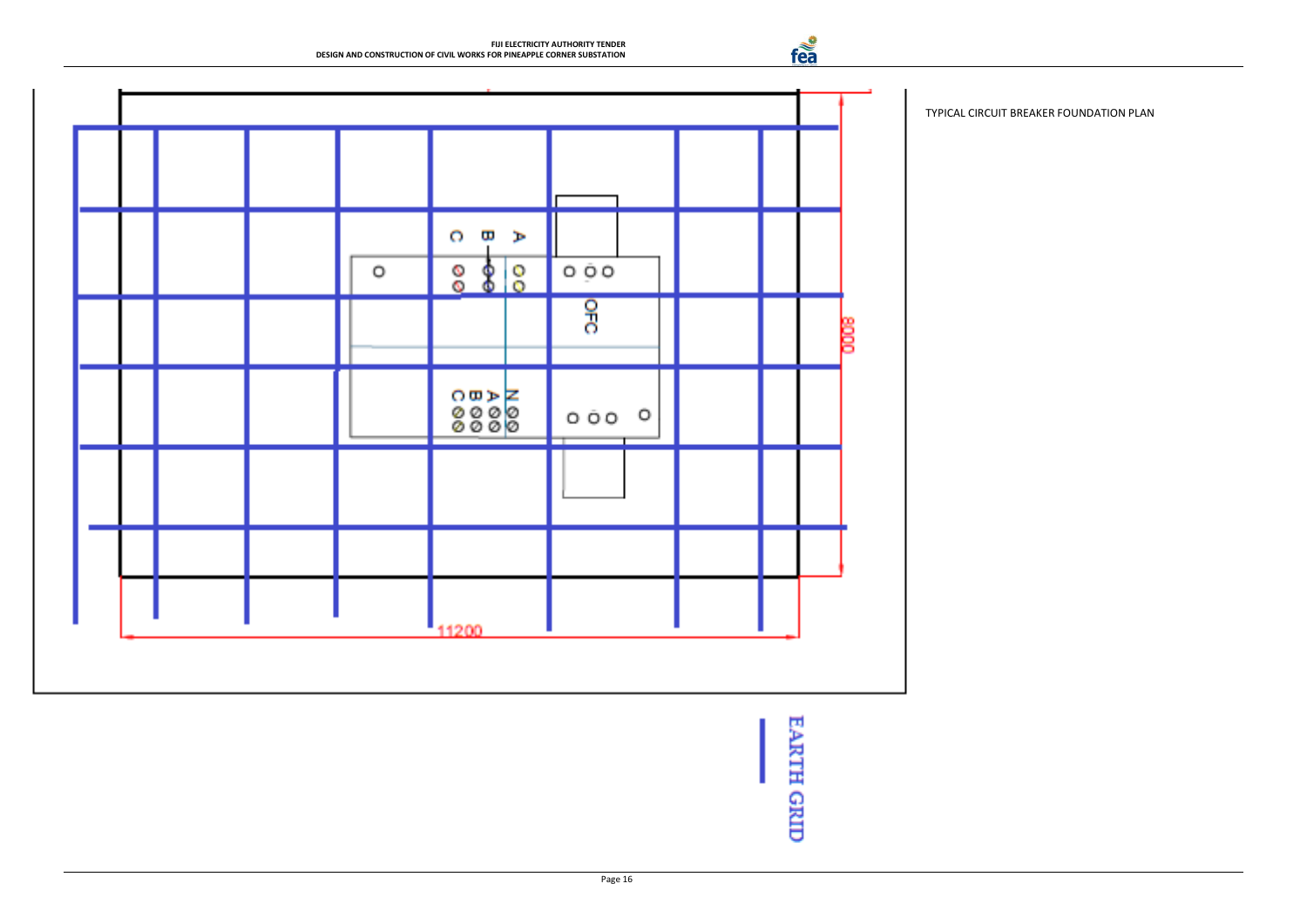fea





Page 17

# **TYPE A - FOUNDATION PLAN**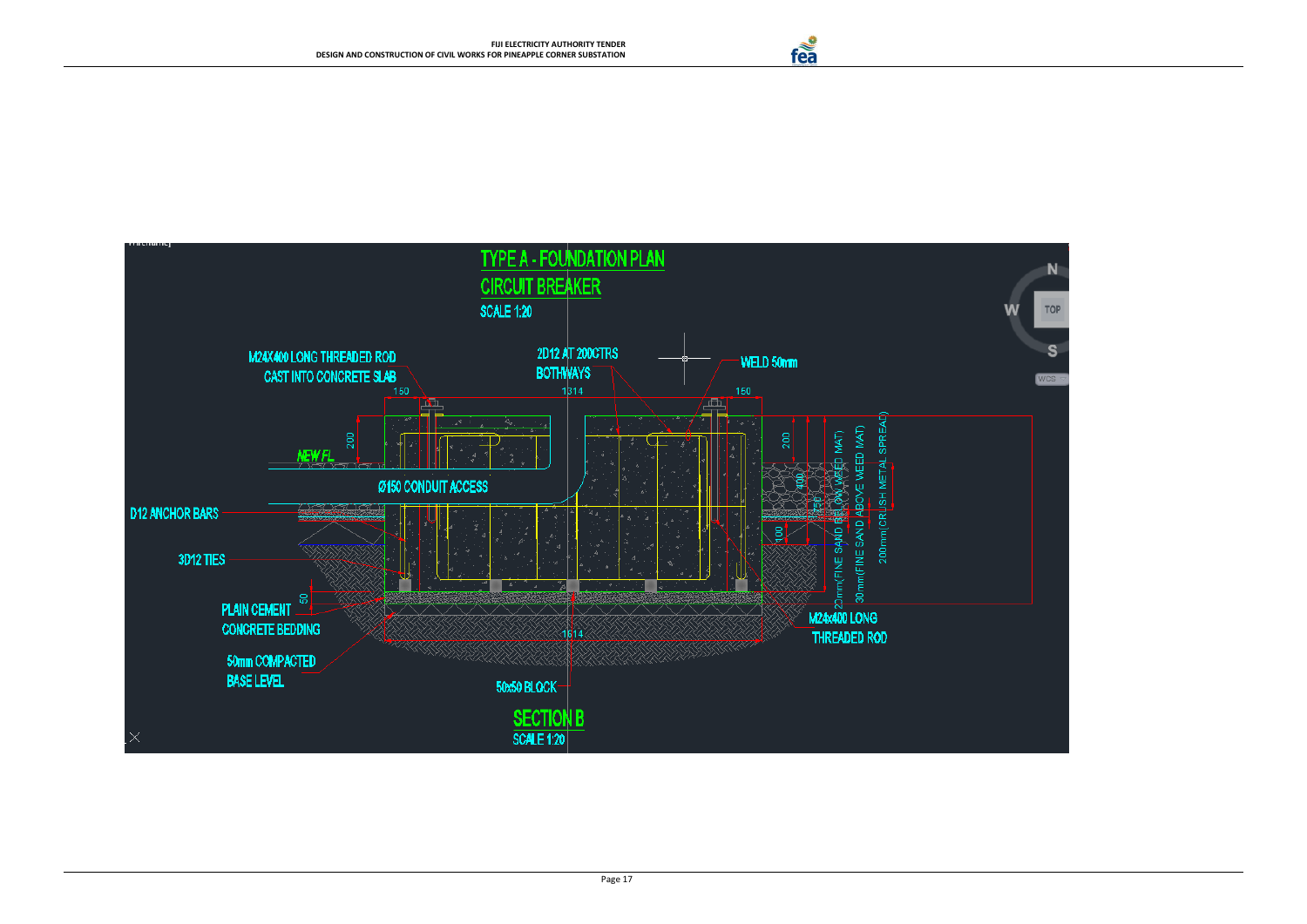fea

#### TYPICAL DISCONNECTOR FOUNDATION PLAN

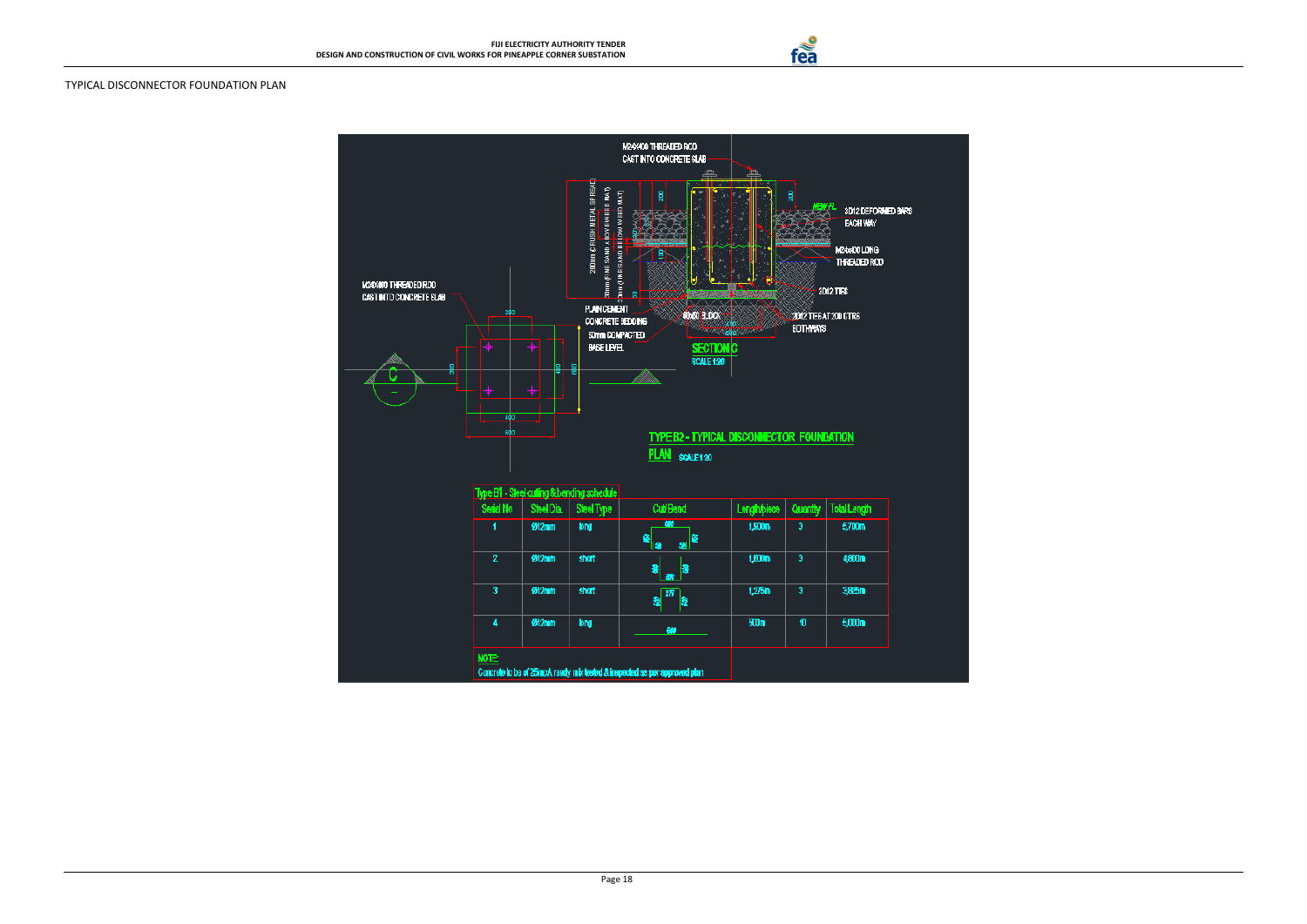

#### TYPICAL BUS SUPPORT, CABLE SUPPORT, SA&VT FOUNDATION PLAN



fea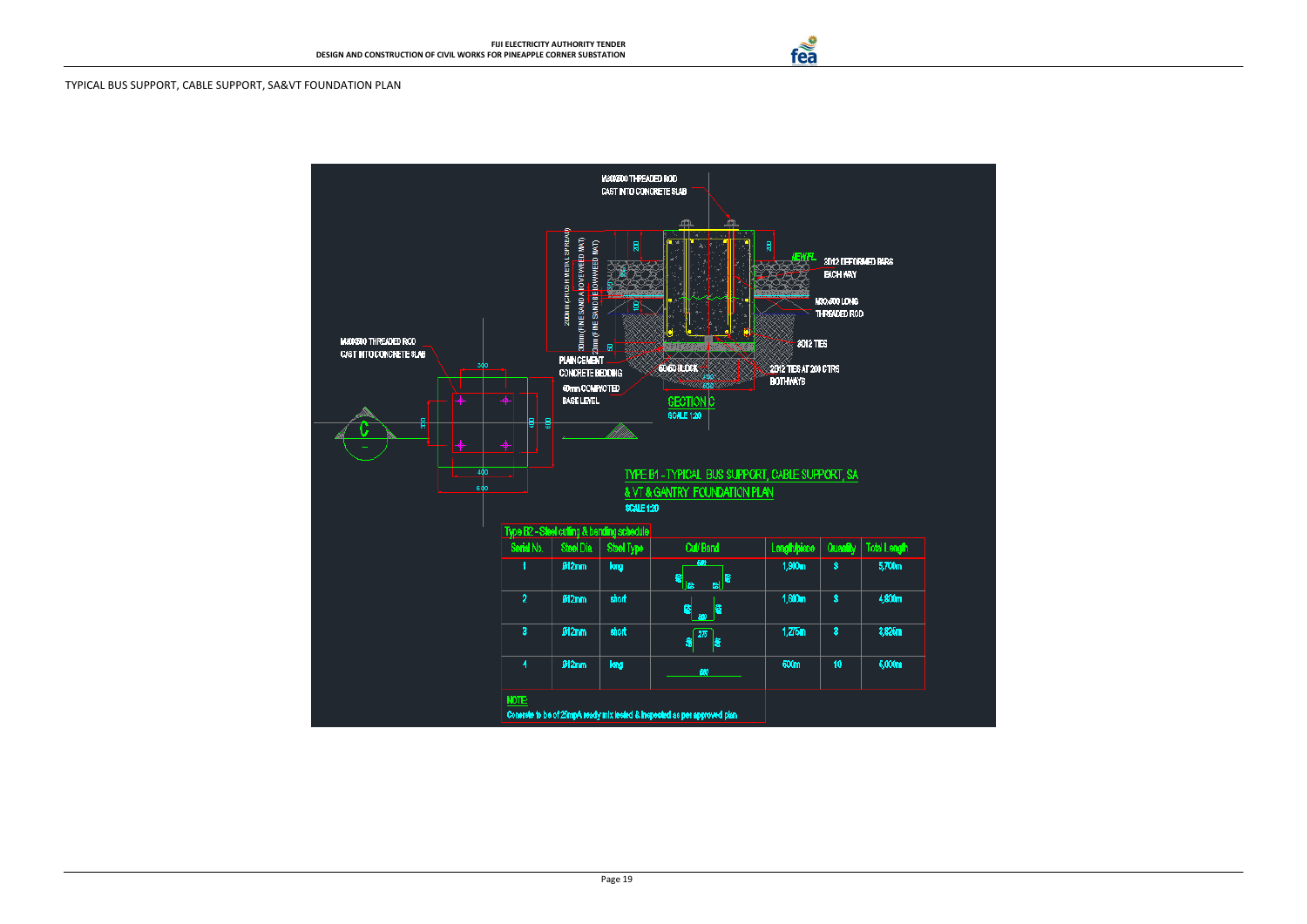





fea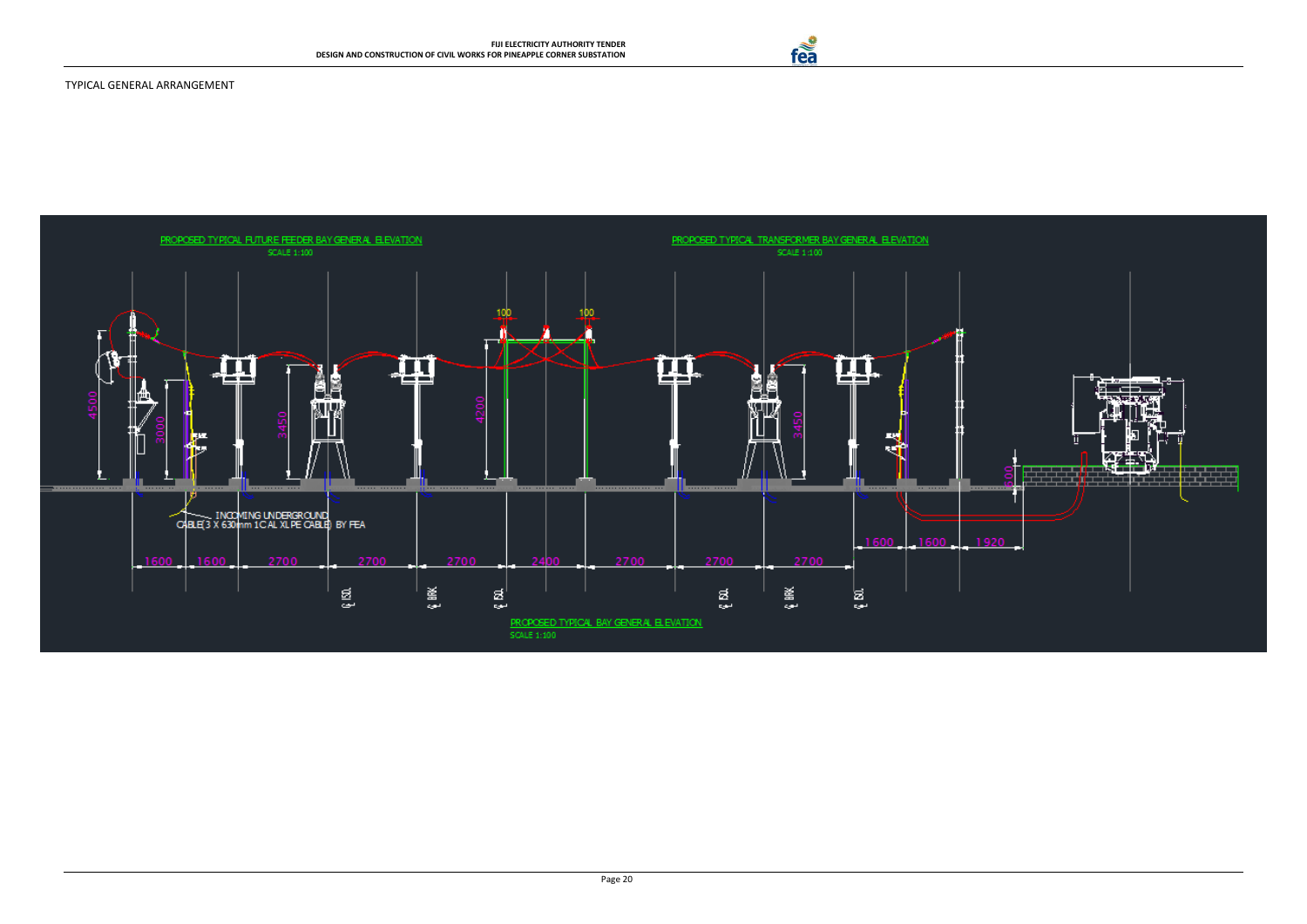# **SECTION 2**

## **1 CONTRACTOR HEALTH & SAFETY PLAN**

The bidder shall complete the following sub-sections to provide details in relation to the Health and Safety plans for the project.

# *1.1 CONTRACT DETAILS*

Contractor Name:

| <b>Contractor Address:</b>        |             |           |  |
|-----------------------------------|-------------|-----------|--|
| <b>Contractor Representative:</b> |             |           |  |
| <b>Contract Description:</b>      |             |           |  |
| Location of Works:                |             |           |  |
| Timing of Works (approximate):    | Start Date: | End Date: |  |

## *1.2 RESPONSIBILITIES*

| <b>Name</b> | <b>Position Held</b> | <b>Safety Responsibilities</b> | <b>Contact Number</b><br>(Direct) |
|-------------|----------------------|--------------------------------|-----------------------------------|
|             |                      |                                |                                   |
|             |                      |                                |                                   |
|             |                      |                                |                                   |
|             |                      |                                |                                   |

## *1.3 EMERCENGY CONTACT DETAILS*

| <b>Contact</b>        | Name | <b>Position</b> | <b>Contact Number</b><br>(Direct) |
|-----------------------|------|-----------------|-----------------------------------|
| <b>First Contact</b>  |      |                 |                                   |
| <b>Second Contact</b> |      |                 |                                   |
| <b>Third Contact</b>  |      |                 |                                   |
| Forth Contact         |      |                 |                                   |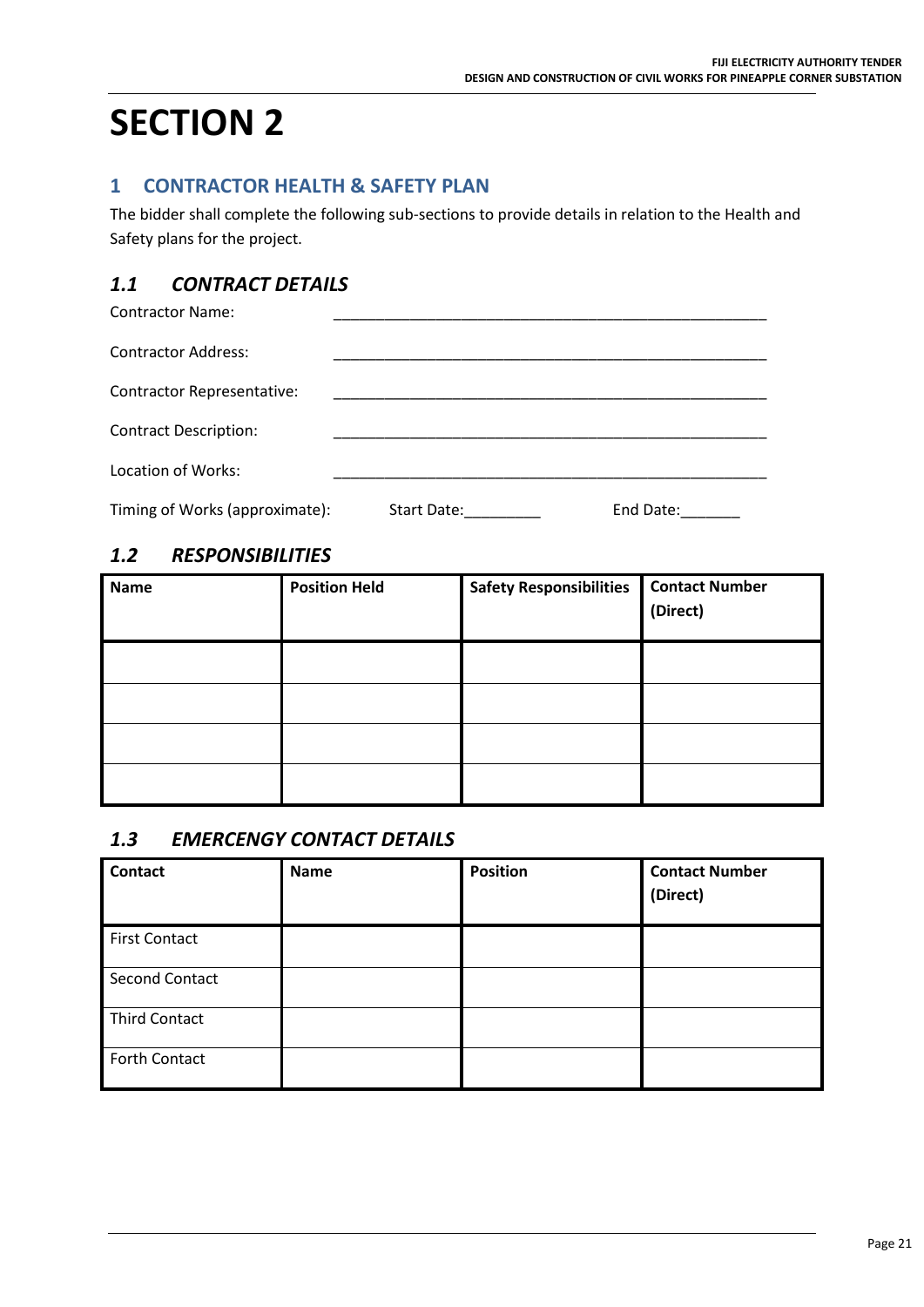## *1.4 SCOPE & TASK DETAILS*

*List Major Tasks*

## *1.5 RISK ASSESSMENT*

Risk assessment is a fundamental tool in management of risk. It Involves the identification of hazards and control measures. Describe how you plan to carry out this process for this particular application contract.

# *1.6 SAFE WORK PROCEDURES*

After completing the risk assessment, you must compile a safe system of work describing how you plan to control the hazards you have identified. Complete the following section outlining how you will ensure that all employees and subcontractors understand the Safe Work Procedures (SWP). Also attach copies of the relevant SWP.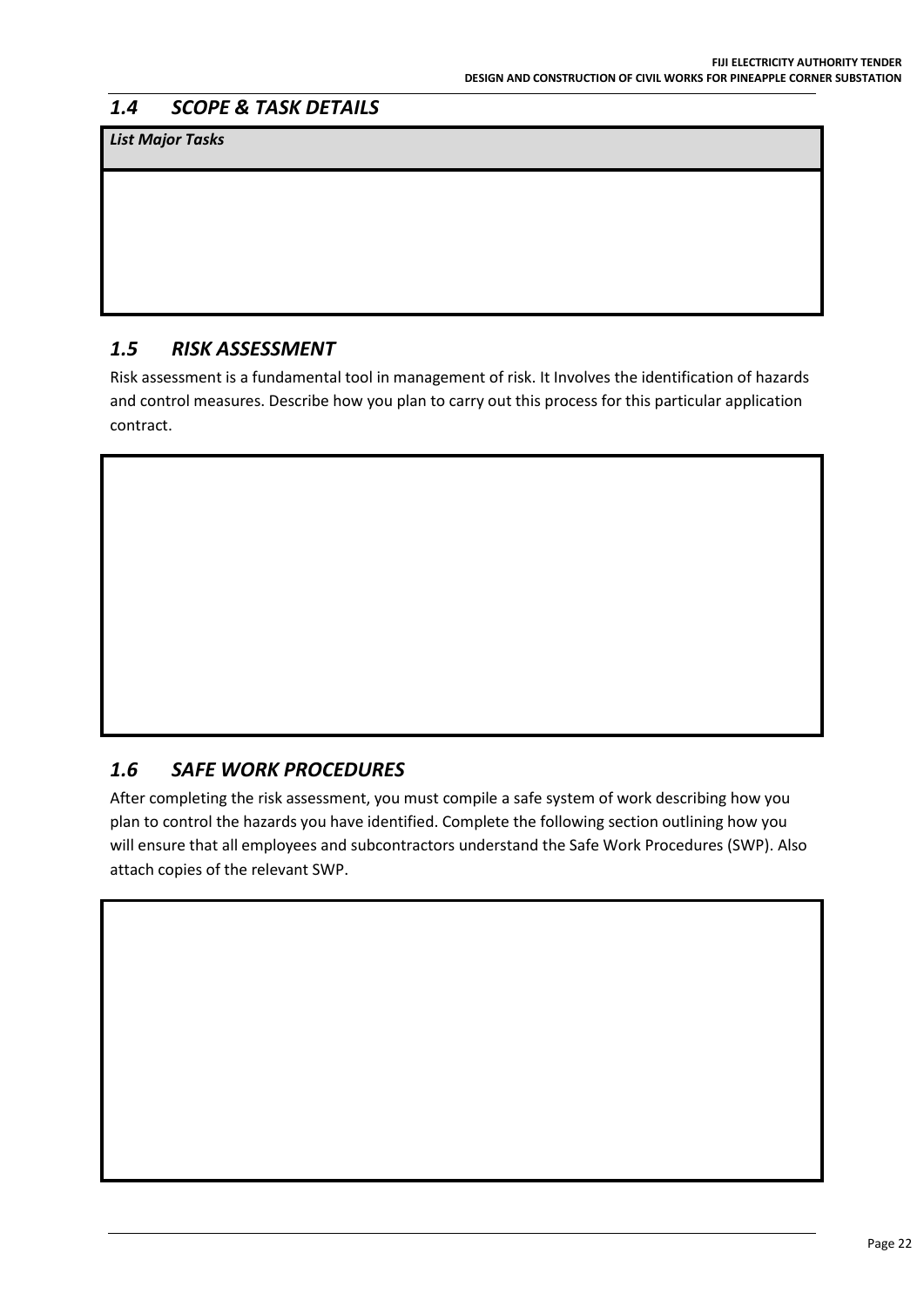# *1.7 PERSONAL PROTECTIVE EQUIPMENT*

Where risk assessment identifies the need for personal protective equipment (PPE), then PPE must be made available. List down below the PPE you will require for this project.

# *1.8 ACCESSING SITE/TIMES OF WORK*

If work is going to be carried out at FEA premises, then it is important to determine when you will be accessing the Site. You may need to sign a PASS and sign in and out. This will avoid conflicts with other activities which may be continuing on site during contract works. Describe below your site access requirements.

# *1.9 FENCING & SEPARATION OF WORK*

In order to protect our employees as well as general members of the public, the work areas should, so far as is possible, be physically isolated with barriers like bollards, cones, tapes, netting, etc. Describe below how you will fence or separate your work.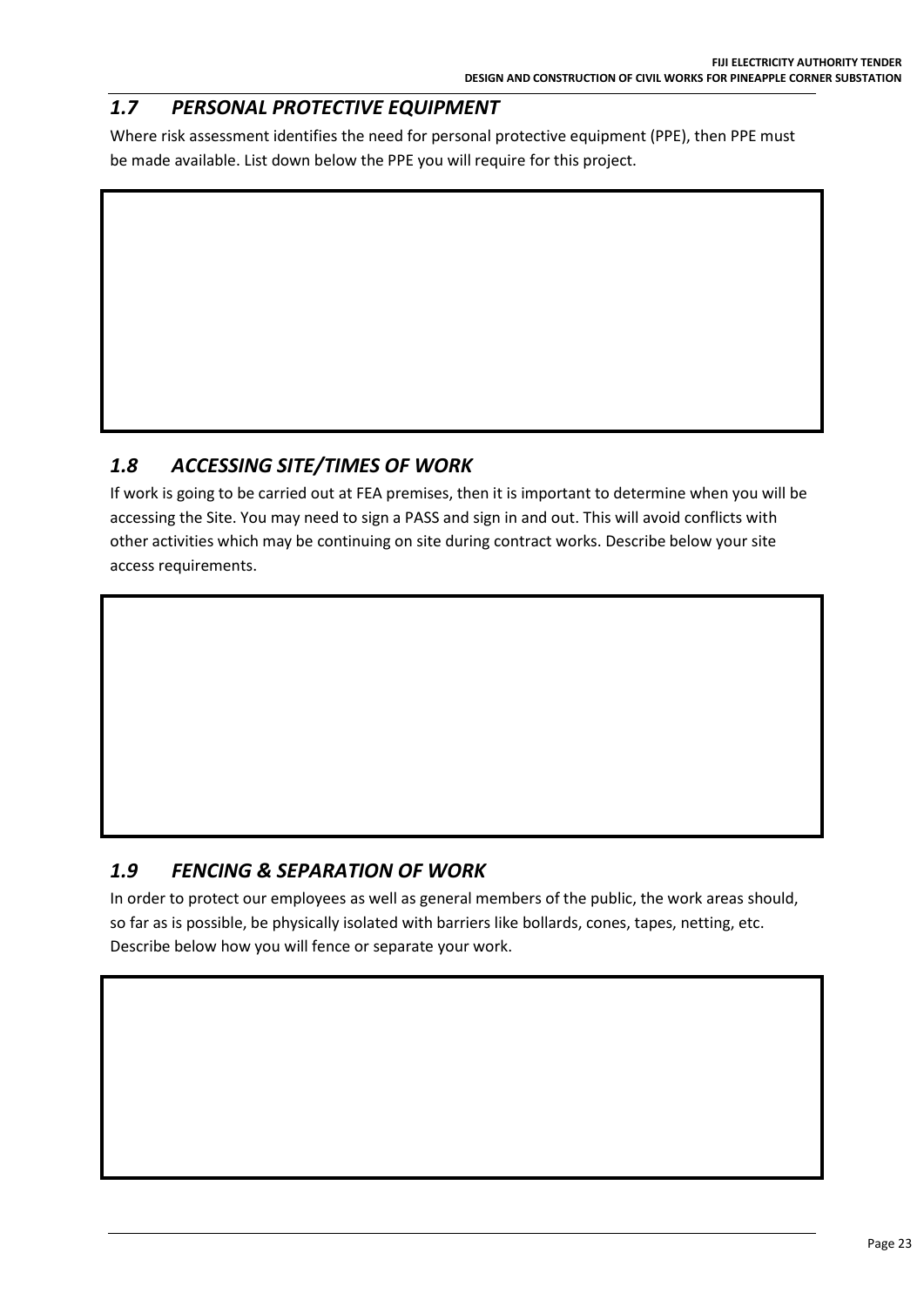# *1.10 SIGNS AND WARNINGS*

Sufficient signs should be erected or placed so that adequate warning is afforded around the worksite. Describe the kinds of notices you will be putting up and places where you will be putting this.

## *1.11 GENERAL STORAGE & DISPOSAL OF WASTE*

Describe below what waste you anticipate producing and how you plan to store and/or dispose off waste. You must take into account the nature of the waste e.g. hazardous/flammable.

## *1.12 FIRST AID & INJURY MANAGEMENT*

A first aid program for contractors is outlined in FEA Safety Manual. Please describe below any additional first aid needs and specific Injury management process for this contract.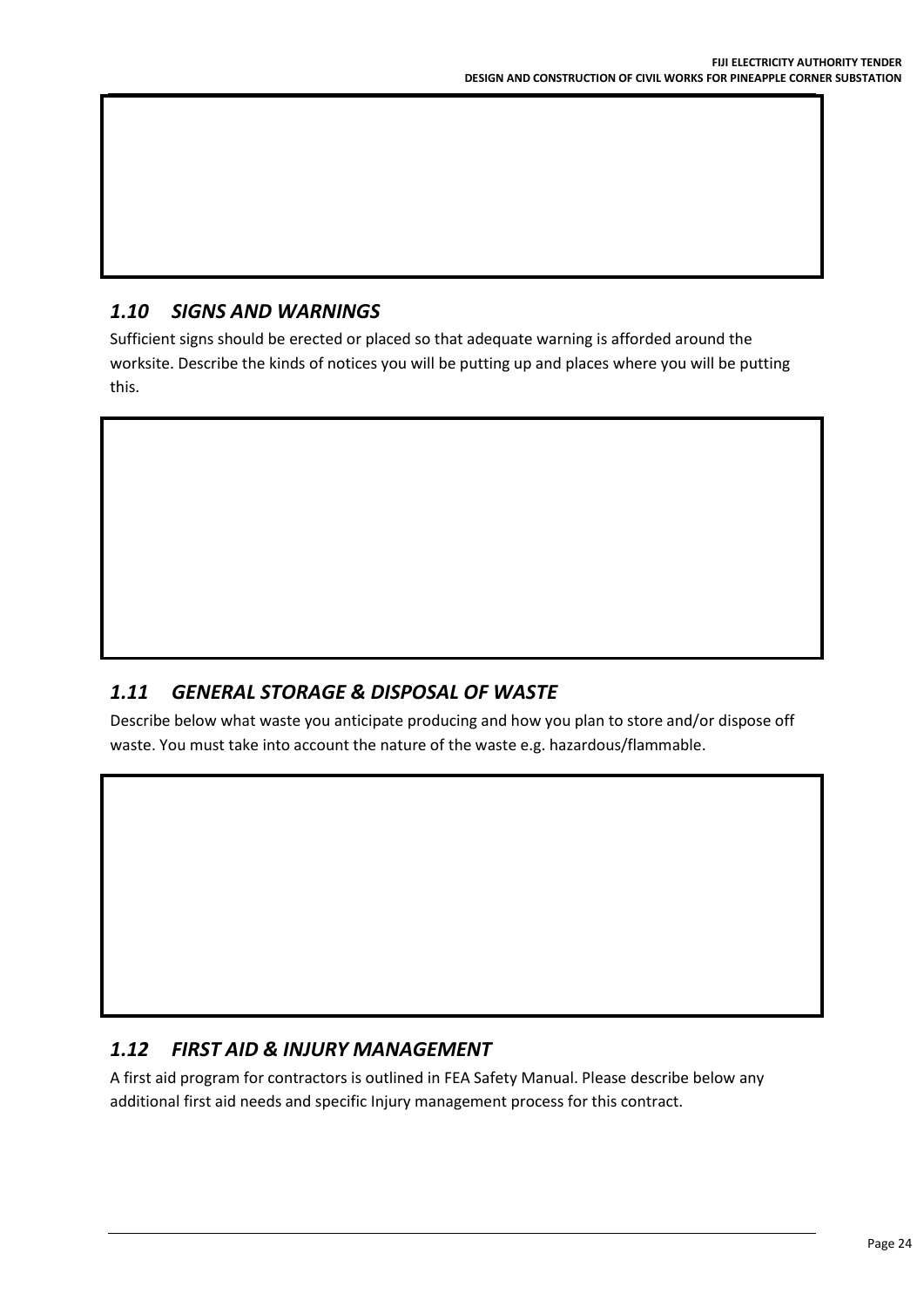## *1.13 EMERGENCY PROCEDURES*

Identify specific emergency procedures or equipment required for the contract.

## *1.14 INCIDENT REPORTING & INVESTIGATION*

Describe how incidents will be reported and investigated during the contract.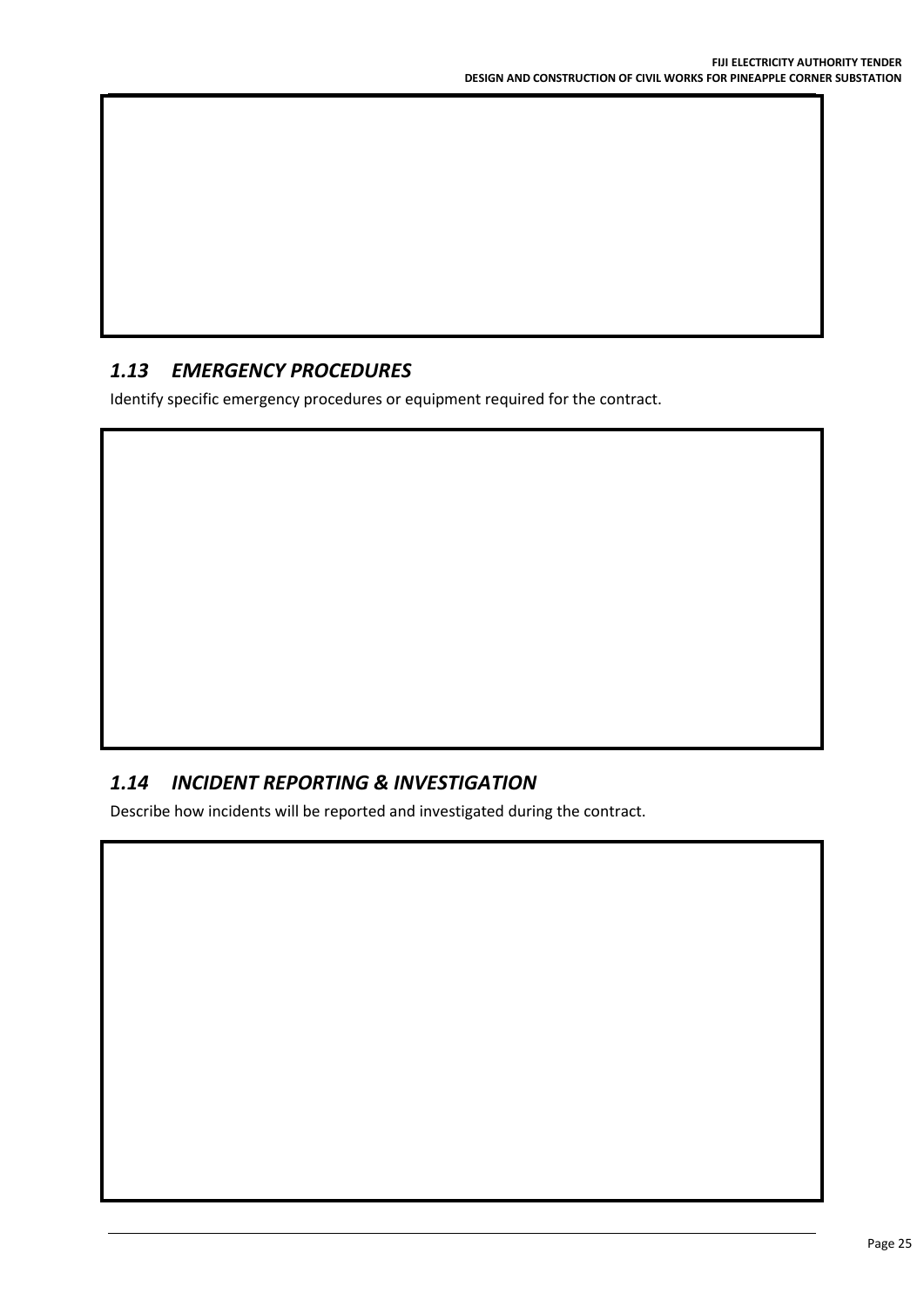# *1.15 SPECIALISED WORK OR LICENSING*

List any special licenses required for the contract.

# *1.16 TRAINING & INDUCTION REQUIREMENTS*

Training and inductions for contractors are to be completed in accordance with the FEA Training requirements. List any training required for the contract works in relation to safety, for example safe procedure training and attach training certificates:

## *1.17 SAFETY MONITORING*

List any ongoing inspections, hazards management or incident reporting or investigation processes to be used during the works, if relevant.

Describe below your site access requirements.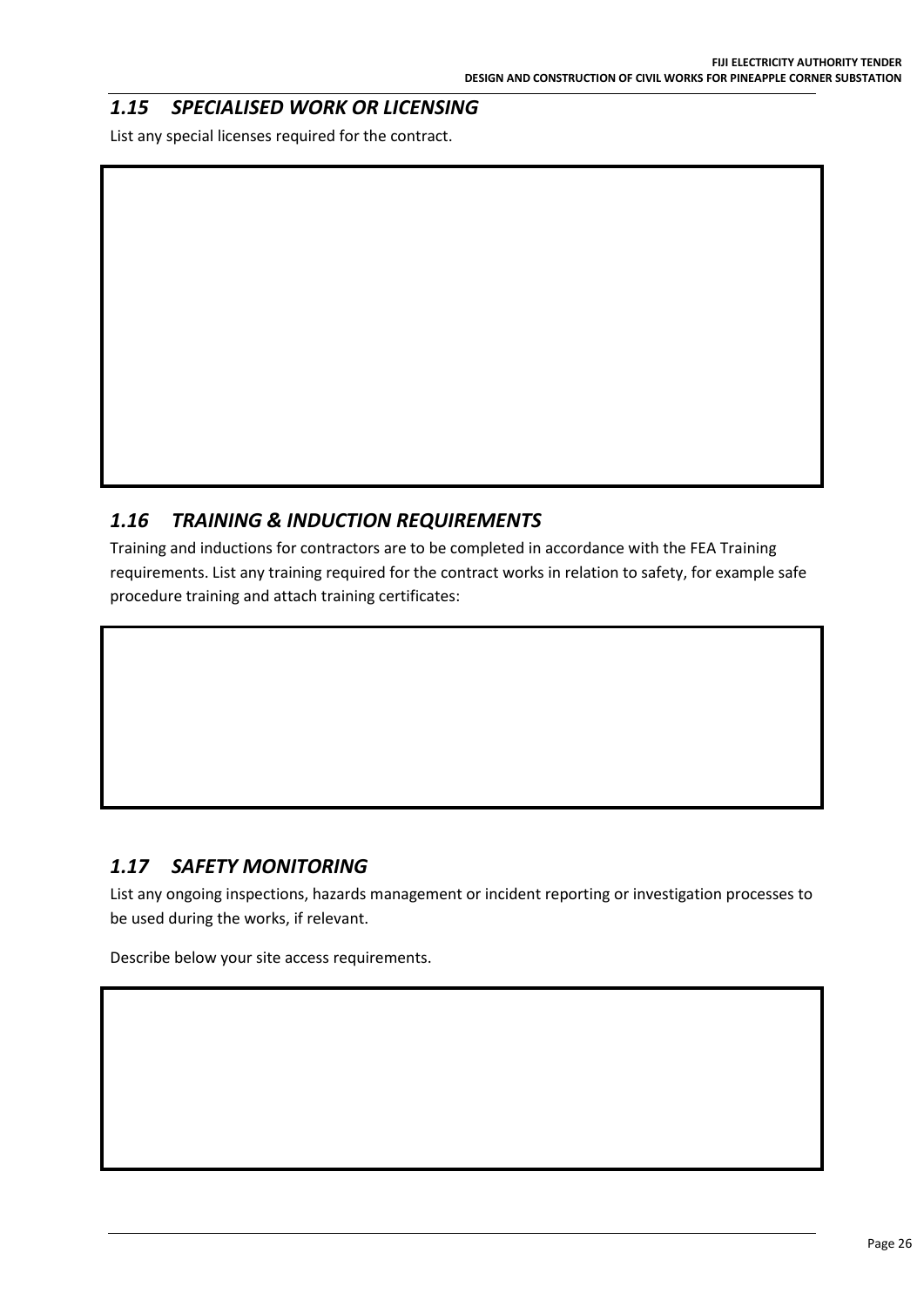## *1.18 SUBCONTRACTOR MANAGEMENT*

Complete the attached Subcontractor List detailing the subcontractors to be used and the details of the subcontractor management:

| <b>Sub Contractor Name</b> | <b>Sub Contractor</b><br><b>Representative Name</b> | <b>Description of Work</b> | Date of Local<br>Induction |
|----------------------------|-----------------------------------------------------|----------------------------|----------------------------|
|                            |                                                     |                            |                            |
|                            |                                                     |                            |                            |
|                            |                                                     |                            |                            |
|                            |                                                     |                            |                            |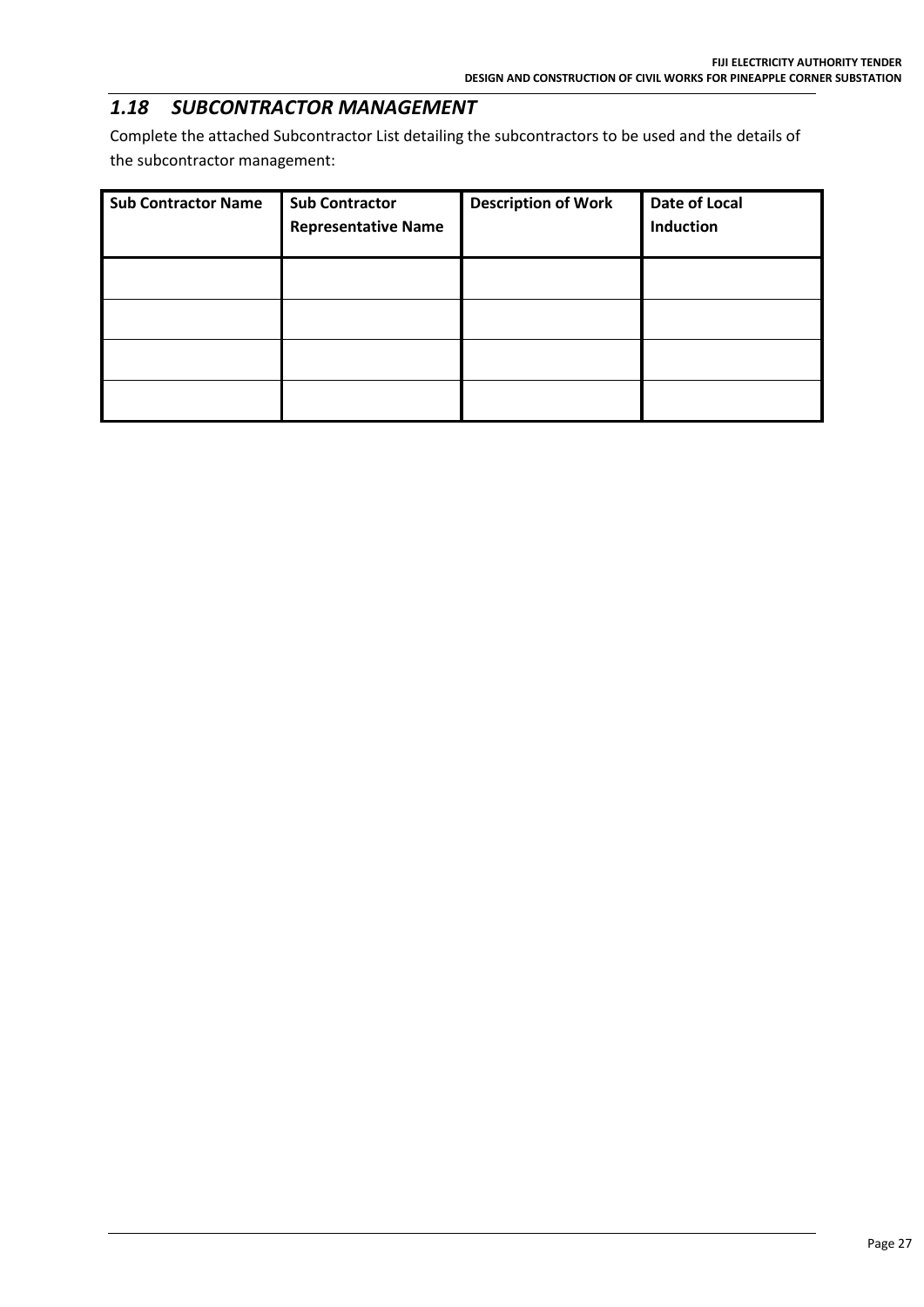## *1.19 PLANT & EQUIPMENT REGISTER*

Complete the following table:

| <b>Type</b> | Registration<br>Include: Design, Design No.<br>Item, Item No. | <b>Purpose</b><br>(Use on Site) | <b>Inspection Date</b><br>and Frequency | Inspected by |
|-------------|---------------------------------------------------------------|---------------------------------|-----------------------------------------|--------------|
|             |                                                               |                                 |                                         |              |
|             |                                                               |                                 |                                         |              |
|             |                                                               |                                 |                                         |              |
|             |                                                               |                                 |                                         |              |
|             |                                                               |                                 |                                         |              |
|             |                                                               |                                 |                                         |              |
|             |                                                               |                                 |                                         |              |
|             |                                                               |                                 |                                         |              |
|             |                                                               |                                 |                                         |              |
|             |                                                               |                                 |                                         |              |

Contractor Signature: \_\_\_\_\_\_\_\_\_\_\_\_\_\_\_\_\_\_\_\_\_\_\_\_\_\_\_\_\_\_\_\_\_\_\_\_\_\_\_\_

Date: \_\_\_\_\_\_\_\_\_\_\_\_\_\_\_\_\_\_\_\_\_\_\_\_\_\_\_\_\_\_\_\_\_\_\_\_\_\_\_\_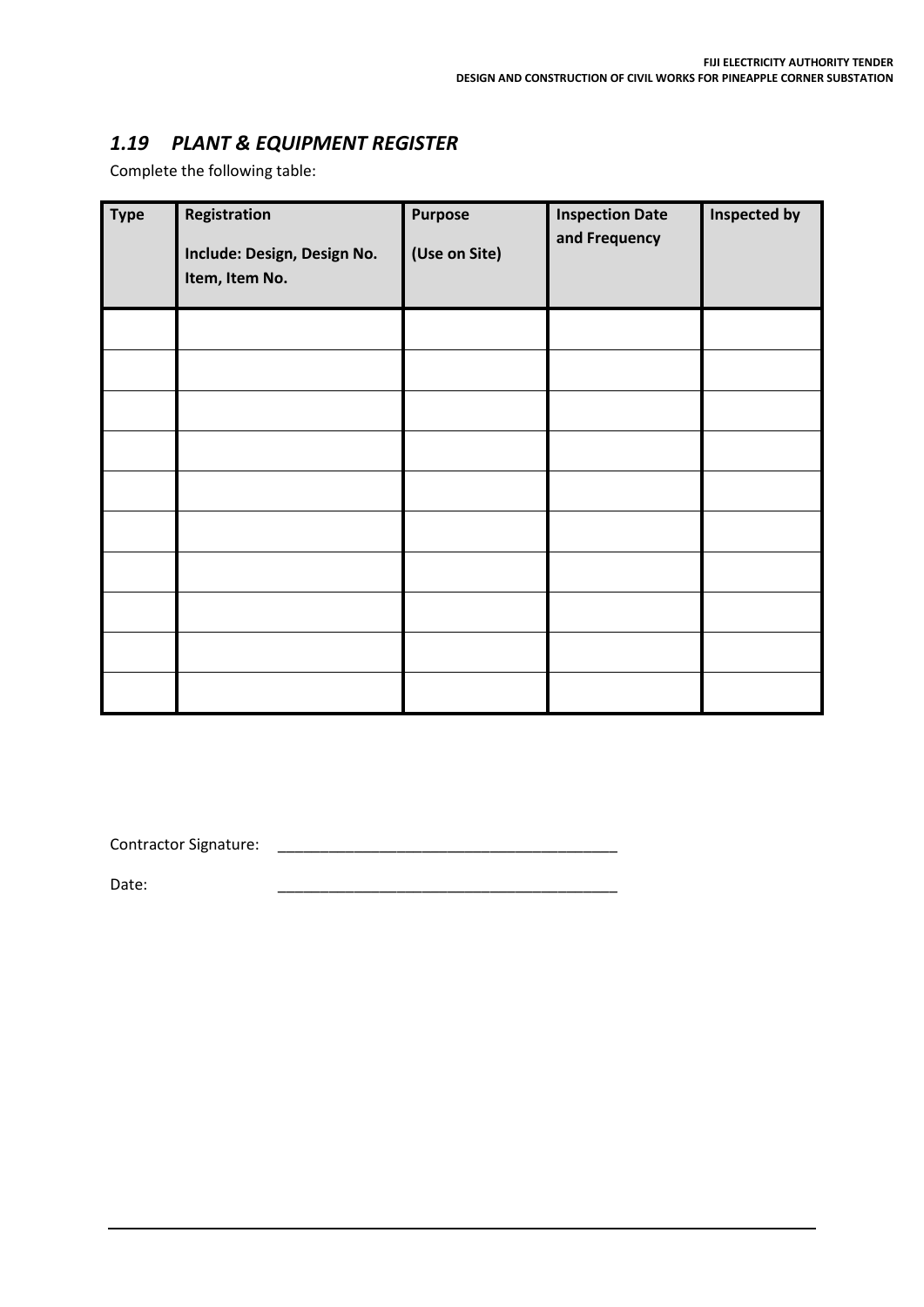## *1.20 CONTRACTOR CHEMICAL REGISTER*

Complete the following table:

| <b>Product Name</b> | Hazard | <b>Controls Required</b> | Location | Quantity |
|---------------------|--------|--------------------------|----------|----------|
|                     |        |                          |          |          |
|                     |        |                          |          |          |
|                     |        |                          |          |          |
|                     |        |                          |          |          |
|                     |        |                          |          |          |
|                     |        |                          |          |          |
|                     |        |                          |          |          |
|                     |        |                          |          |          |
|                     |        |                          |          |          |
|                     |        |                          |          |          |
|                     |        |                          |          |          |
|                     |        |                          |          |          |

Contractor Signature: \_\_\_\_\_\_\_\_\_\_\_\_\_\_\_\_\_\_\_\_\_\_\_\_\_\_\_\_\_\_\_\_\_\_\_\_\_\_\_\_

Date: \_\_\_\_\_\_\_\_\_\_\_\_\_\_\_\_\_\_\_\_\_\_\_\_\_\_\_\_\_\_\_\_\_\_\_\_\_\_\_\_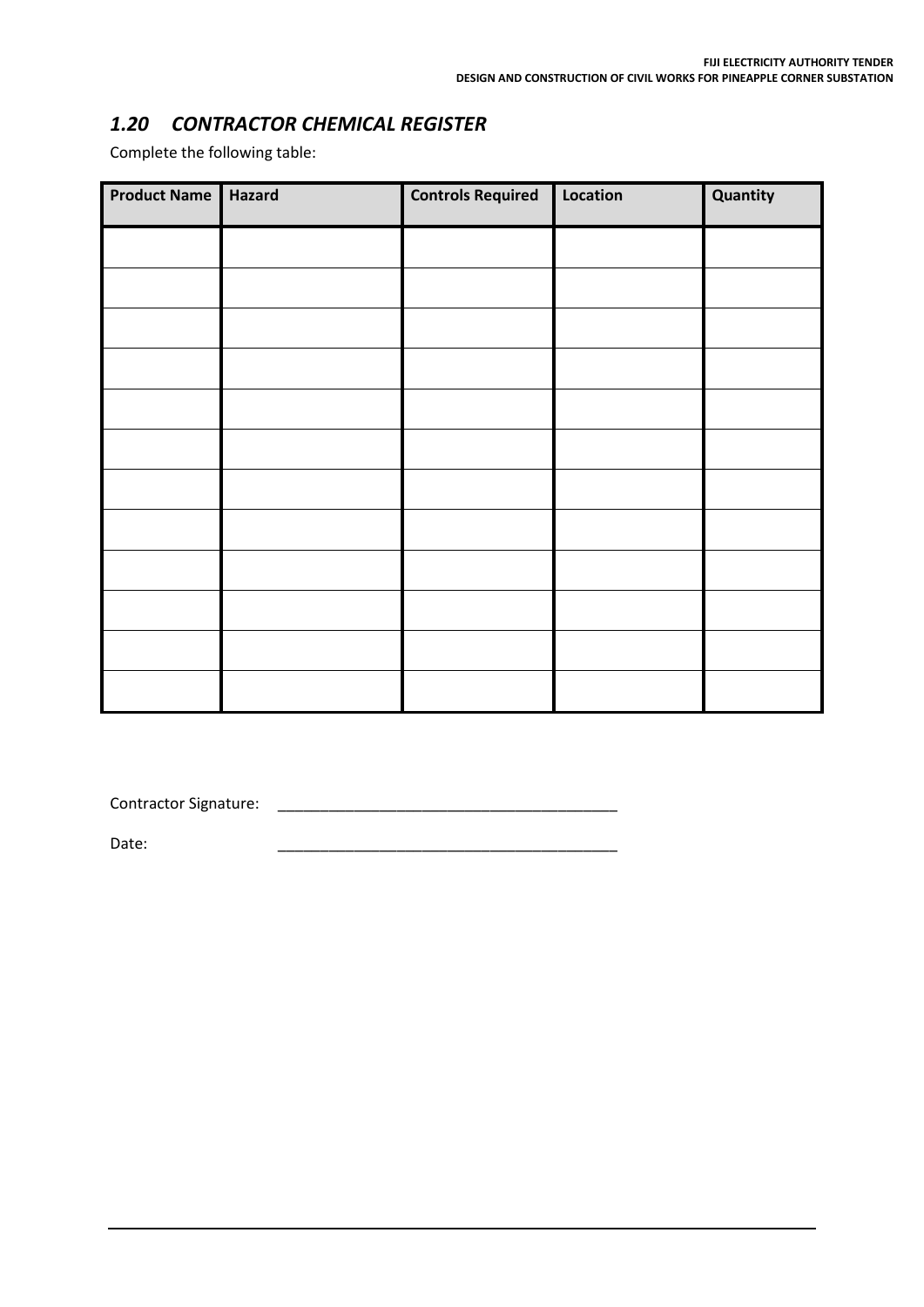## **2 OTHER DOCUMENTS & DRAWINGS TO BE SUBMITTED WITH BID**

As a **Mandatory** requirement to be considered for technical evaluation, the following documents & drawings shall be submitted with the Bid:

- **2.1 Typical plan and section drawings of transformer**
- **2.2 Typical Foundation drawings of transformer**
- **2.3 General chart of the design and Construction schedule clearly showing the dated up to 30th September 2018.**
- **2.4 Proposed design for the bund and firewall**
- **2.5 Design Works for the proposed Road**
- **2.6 Design Works for the proposed Fence and gate**
- **2.7 Evidence of Bidder's experience in works similar to this.**
- **2.8 Evidence of Bidder's subcontractor's experience in works similar to those subcontracted.**
- **2.9 List of standards the Bidder intends to follow for the electrical works.**
- **2.10 Geo Technical Contractor and experience**
- **2.11 Earthing design sub-contractor and experience**
- **2.12 Structural designer and experience profile approved by Suva City Council**
- **2.13 Civil designer and experience profile and approved by Suva city Council**
- **2.14 Inspection engineer**
- **2.15 Contractors contract organization structure**
- **2.16 Professional Indemnity Insurance cover in Fiji by Designer**
- **2.17 Workers Compensation Insurance cover of \$500,000**
- **2.18 Public Liability Insurance cover the value of contract**
- **2.19 All Risk insurance cover to the value of contract**
- **2.20 Street light design and proposed street pole**
- **2.21 Lightning proposed design and type of pole**
- **2.22 Deviation list**
- **2.23 Variation rates**
- **2.24 Contractors Health and Safety Plan**
- **2.25 Cable trench, conduits and LV AC / DC cables**